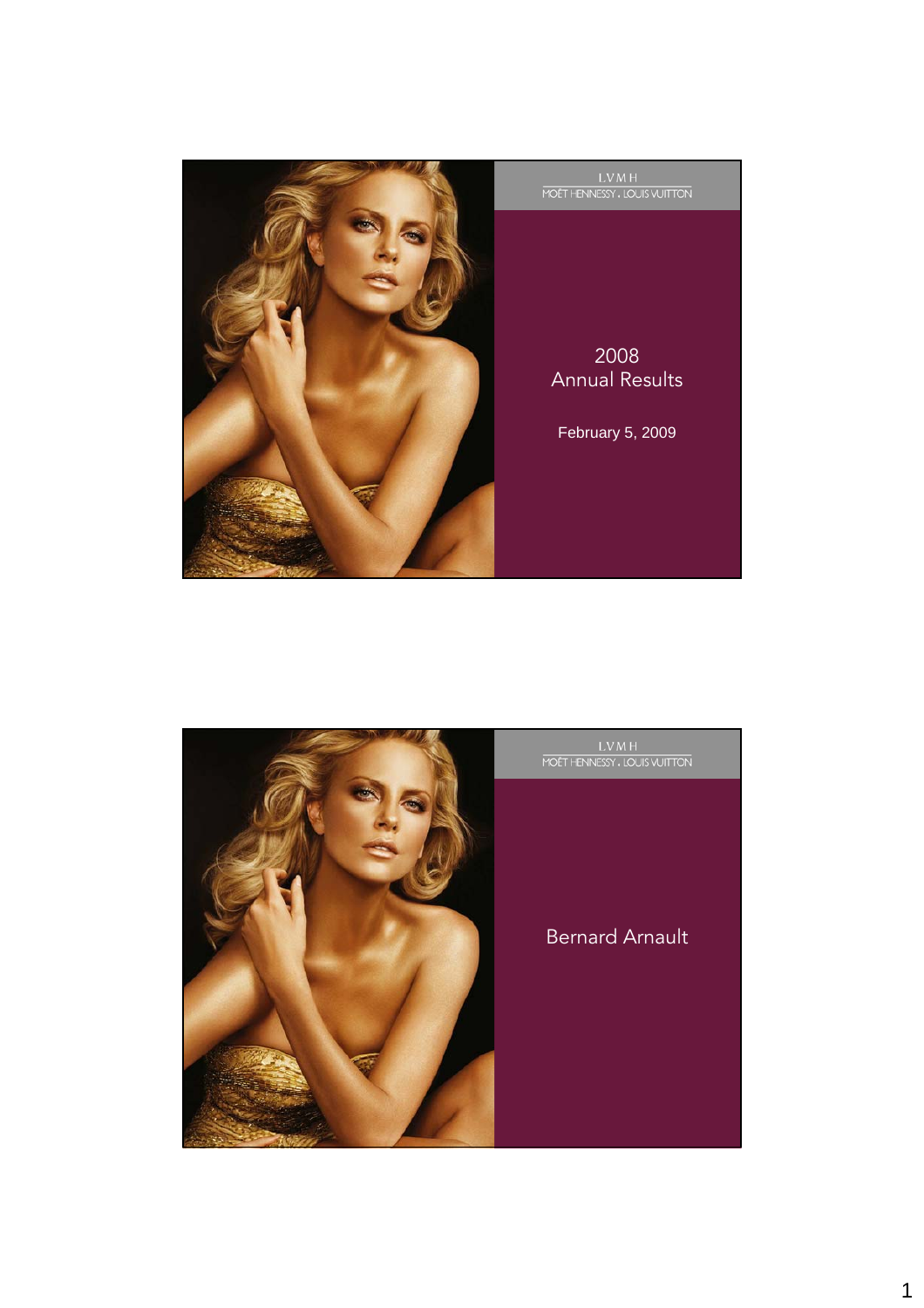

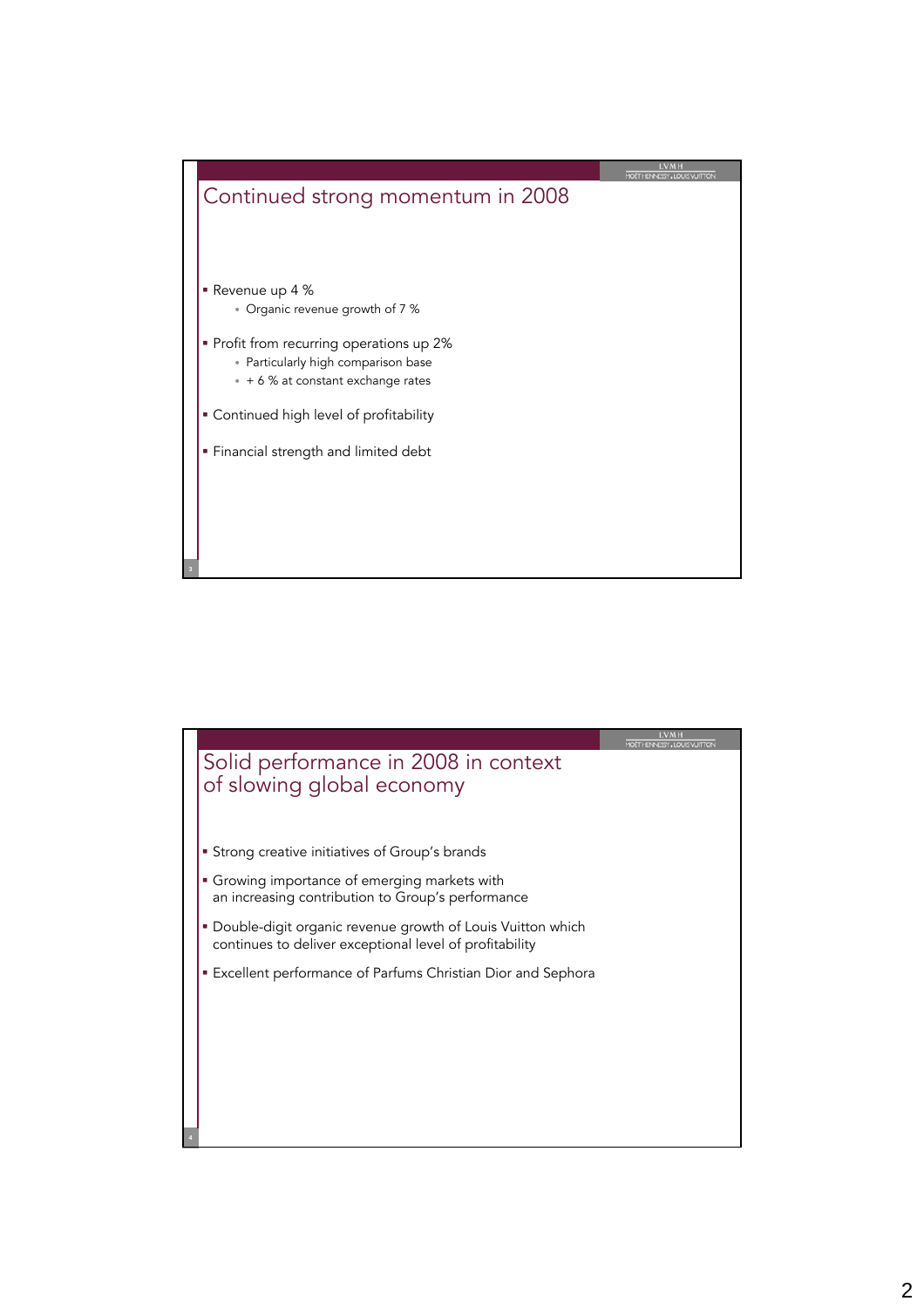

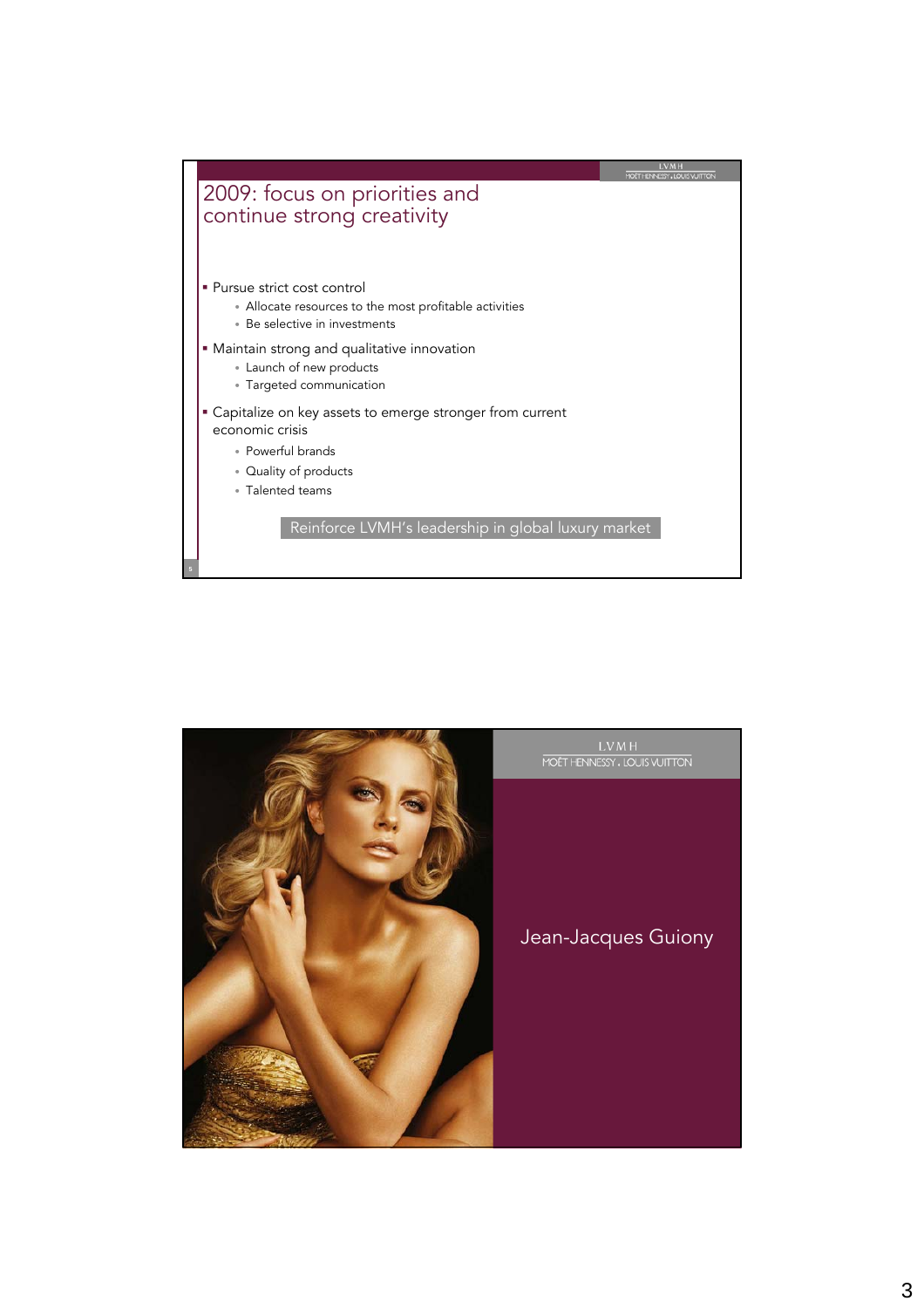| MOET HENNESSY, LOUIS VUITTON<br>Organic revenue growth:<br>+7 % in 2008                                      |         |         |       |        |  |
|--------------------------------------------------------------------------------------------------------------|---------|---------|-------|--------|--|
| Revenue by business group<br>Reported<br>Organic<br>2008<br>2007<br>In millions of euros<br>growth<br>growth |         |         |       |        |  |
| Wines & Spirits                                                                                              | 3 2 2 6 | 3 1 2 6 | $-3%$ | $+1\%$ |  |
| Fashion & Leather Goods                                                                                      | 5 6 2 8 | 6010    | $+7%$ | $+10%$ |  |
| Perfumes & Cosmetics                                                                                         | 2 7 3 1 | 2868    | $+5%$ | $+8%$  |  |
| Watches & Jewelry                                                                                            | 833     | 879     | $+6%$ | $-2%$  |  |
| Selective retailing                                                                                          | 4 1 6 4 | 4 3 7 6 | $+5%$ | $+9%$  |  |
| Others and eliminations                                                                                      | (101)   | (66)    |       |        |  |
| Total                                                                                                        | 16 481  | 17 193  | $+4%$ | $+7%$  |  |
|                                                                                                              |         |         |       |        |  |

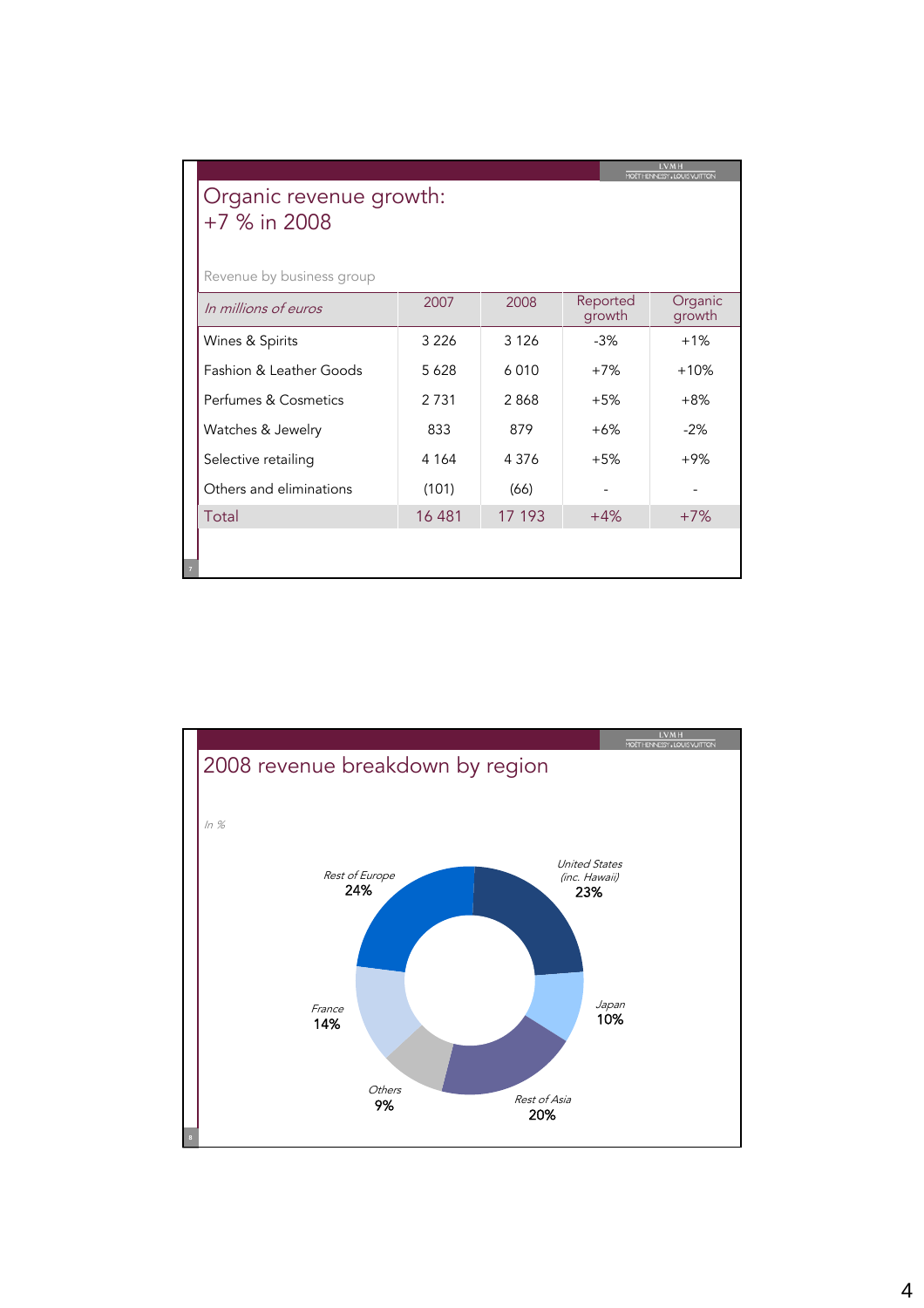| 2008 Revenue<br>Evolution by region |                     | <b>LVMH</b><br>MOET HENNESSY, LOUIS VUITTON |
|-------------------------------------|---------------------|---------------------------------------------|
| LVMH Group                          |                     | % Change                                    |
| United States*                      | \$                  | $+2%$                                       |
| Japan                               | Yen                 | $-10%$                                      |
| Asia                                | In local currencies | $+19%$                                      |
| Europe                              | Euros               | $+7%$                                       |
| * excl. Hawaii                      |                     |                                             |
|                                     |                     |                                             |

|                                      |              |         | <b>LVMH</b><br>MOET HENNESSY, LOUIS VUITTON |  |  |
|--------------------------------------|--------------|---------|---------------------------------------------|--|--|
| Summarized income statement          |              |         |                                             |  |  |
|                                      |              |         |                                             |  |  |
|                                      |              |         |                                             |  |  |
| In millions of euros                 | 2007<br>2008 |         |                                             |  |  |
| Revenue                              | 16481        | 17 193  | $+4%$                                       |  |  |
| Gross margin                         | 10 695       | 11 181  | $+5%$                                       |  |  |
| Selling expenses                     | (5752)       | (6 104) | $+6%$                                       |  |  |
| Administrative expenses              | (1388)       | (1449)  | $+4%$                                       |  |  |
| Profit from recurring operations     | 3 5 5 5      | 3628    | $+2%$                                       |  |  |
| Other income and expenses            | (126)        | (143)   |                                             |  |  |
| Operating profit                     | 3429         | 3 4 8 5 | $+2%$                                       |  |  |
| Net financial income (expense)       | (252)        | (281)   |                                             |  |  |
| Income taxes                         | (853)        | (893)   |                                             |  |  |
| Equity investment income             | 7            | 7       |                                             |  |  |
| Net profit before minority interests | 2 3 3 1      | 2 3 1 8 | $-1%$                                       |  |  |
| Minority interests                   | (306)        | (292)   |                                             |  |  |
| Group share of net profit            | 2025         | 2026    |                                             |  |  |
|                                      |              |         |                                             |  |  |
| 10                                   |              |         |                                             |  |  |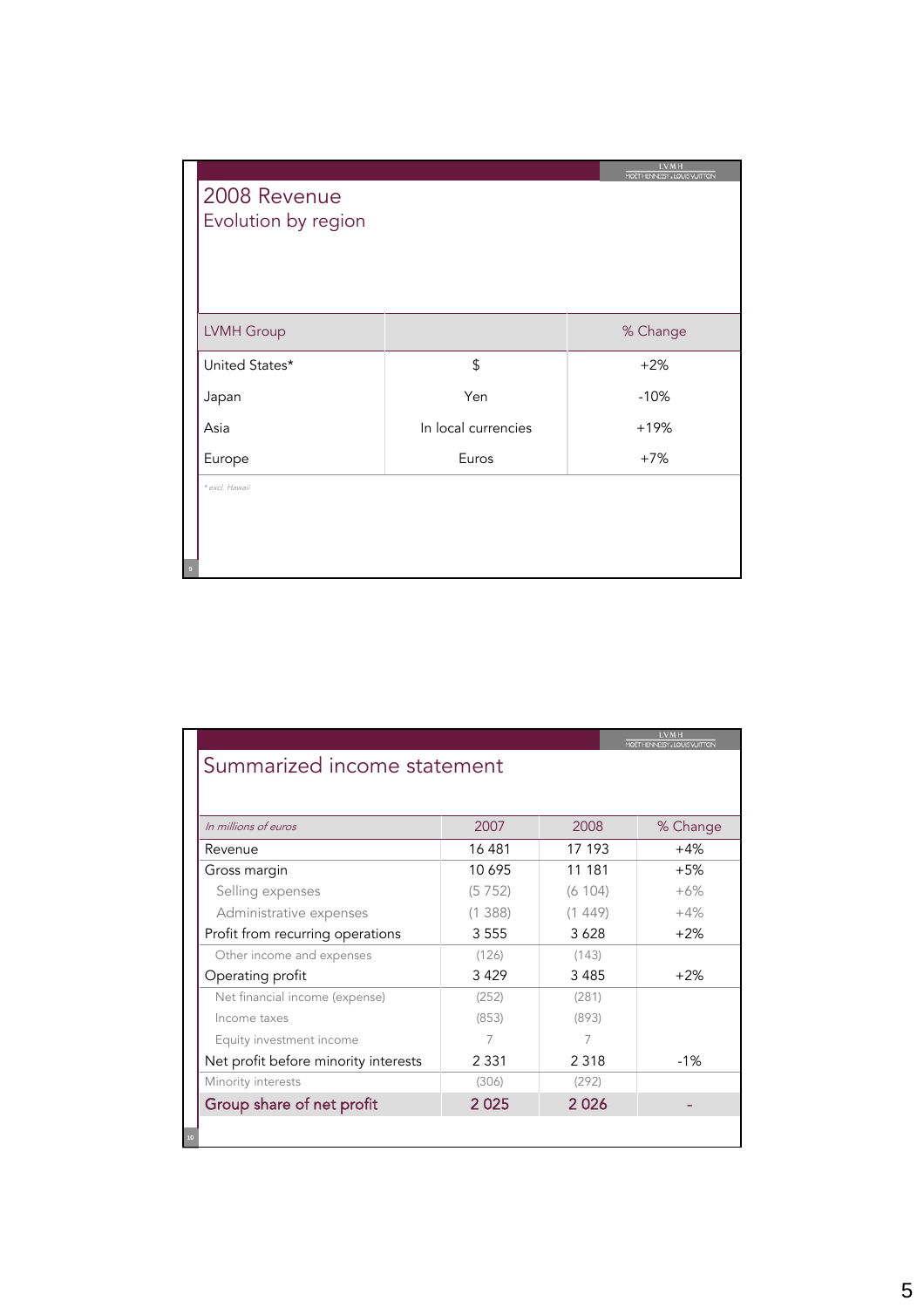| MOET HENNESSY, LOUIS VUITTON<br>Profit from recurring operations<br>increased 2 % |         |        |                          |  |
|-----------------------------------------------------------------------------------|---------|--------|--------------------------|--|
| In millions of euros                                                              | 2007    | 2008   | % Change                 |  |
| Wines & Spirits                                                                   | 1 0 5 8 | 1 060  | $+0,2%$                  |  |
| Fashion & Leather Goods                                                           | 1829    | 1927   | $+5%$                    |  |
| Perfumes & Cosmetics                                                              | 256     | 290    | $+13%$                   |  |
| Watches & Jewelry                                                                 | 141     | 118    | $-16%$                   |  |
| Selective retailing                                                               | 426     | 388    | - 9%                     |  |
| Others and eliminations                                                           | (155)   | (155)  | $\overline{\phantom{a}}$ |  |
| <b>LVMH</b>                                                                       | 3 5 5 5 | 3 6 28 | $+2%$                    |  |
|                                                                                   |         |        |                          |  |
| 11                                                                                |         |        |                          |  |

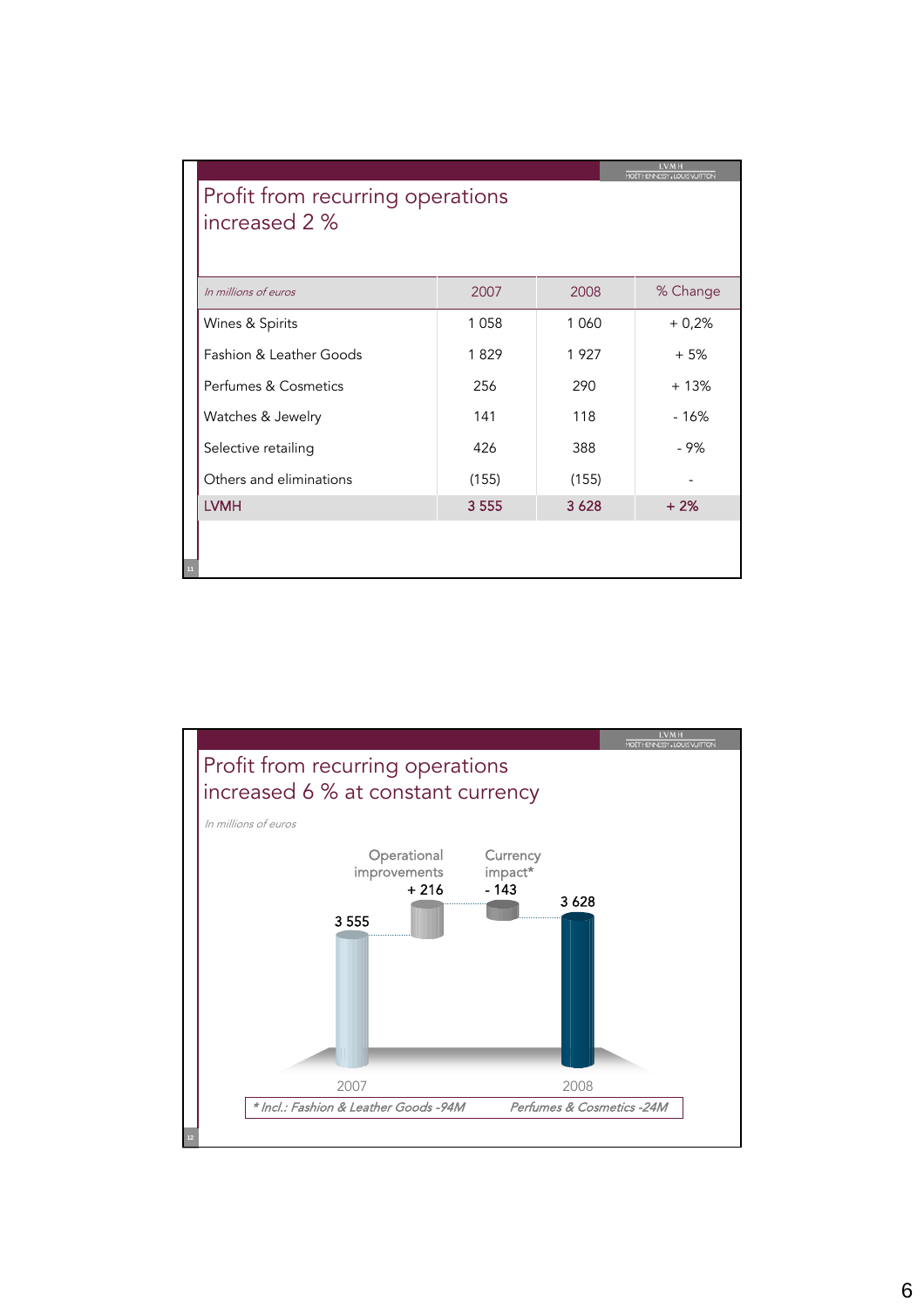|                                 |                                                                           |       | LVM H<br>MOET HENNESSY, LOUIS VUITTON |                        |  |
|---------------------------------|---------------------------------------------------------------------------|-------|---------------------------------------|------------------------|--|
| Change in net financial expense |                                                                           |       |                                       |                        |  |
|                                 |                                                                           |       |                                       |                        |  |
|                                 |                                                                           |       |                                       |                        |  |
|                                 |                                                                           |       |                                       |                        |  |
|                                 | In millions of euros                                                      | 2007  | 2008                                  | Change ( $M \bigoplus$ |  |
|                                 | Cost of net financial debt                                                | (207) | (257)                                 | $-50$                  |  |
|                                 | Ineffective portion of currency hedge                                     | (97)  | (64)                                  | $+33$                  |  |
|                                 | Income relating to investments, assets<br>and other financial instruments | 44    | 53                                    | $+9$                   |  |
|                                 | Other items - nets                                                        | 8     | (13)                                  | $-21$                  |  |
|                                 | Net financial income (expense)                                            | (252) | (281)                                 | $-29$                  |  |
|                                 |                                                                           |       |                                       |                        |  |
|                                 |                                                                           |       |                                       |                        |  |
|                                 |                                                                           |       |                                       |                        |  |

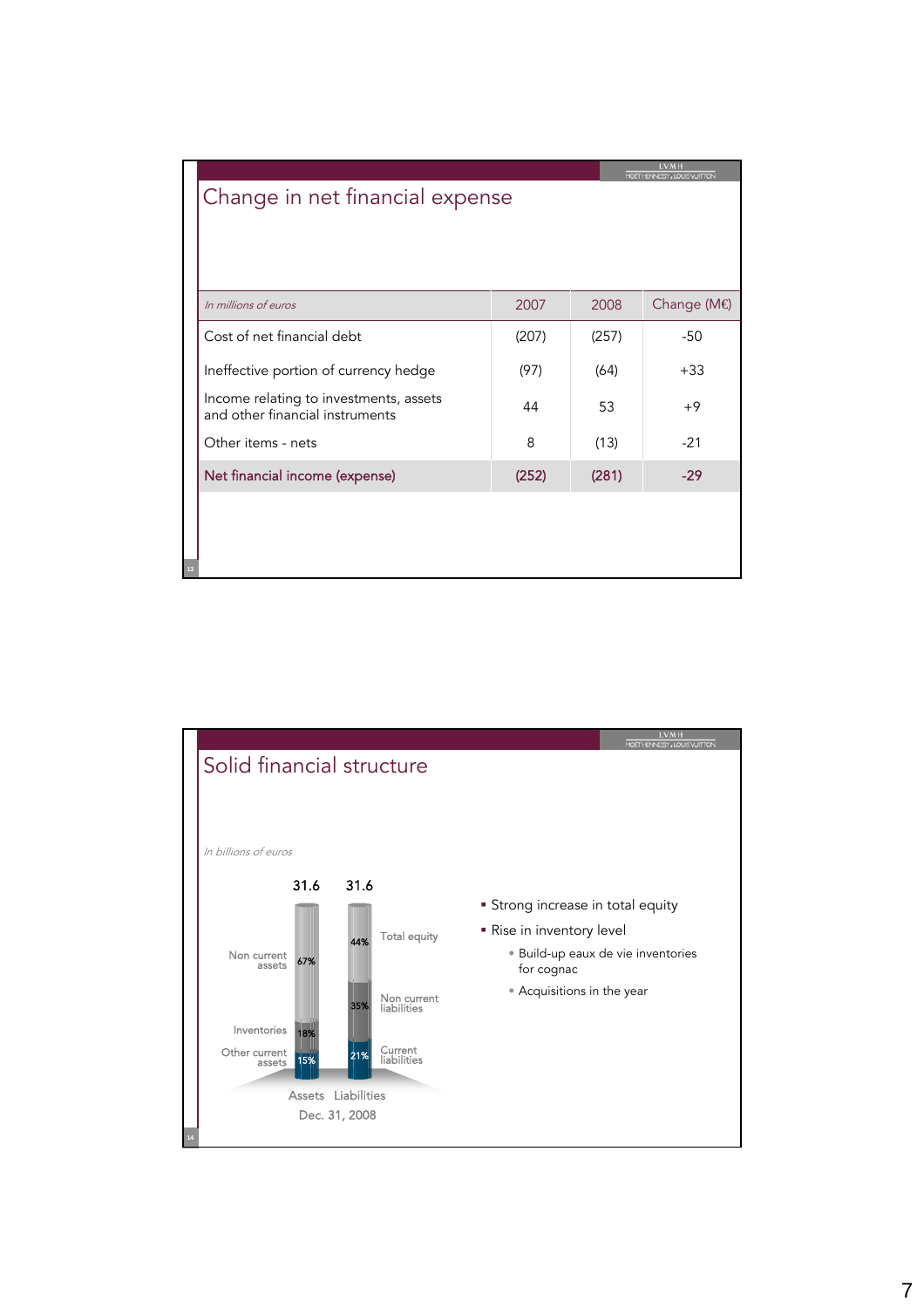| <b>LVMH</b><br>MOET HENNESSY, LOUIS VUITTON<br>Analysis of cash flow from operations                                                                                                                                                         |       |         |                       |  |
|----------------------------------------------------------------------------------------------------------------------------------------------------------------------------------------------------------------------------------------------|-------|---------|-----------------------|--|
| In millions of euros                                                                                                                                                                                                                         | 2007  | 2008    | Change<br>$(M \oplus$ |  |
| Cash from operations before changes<br>in working capital                                                                                                                                                                                    | 4039  | 4 096   | $+57$                 |  |
| Net interests paid                                                                                                                                                                                                                           | (191) | (222)   | $-31$                 |  |
| Income taxes paid                                                                                                                                                                                                                            | (916) | (866)   | $+50$                 |  |
| Net cash from operations before<br>changes in working capital                                                                                                                                                                                | 2932  | 3 0 0 8 | $+76$                 |  |
| Working capital requirements                                                                                                                                                                                                                 | (474) | (730)   | $-256$                |  |
| Operating investments                                                                                                                                                                                                                        | (952) | (947)   | $+5$                  |  |
| Free cash flow*                                                                                                                                                                                                                              | 1506  | 1 3 3 1 | $-175$                |  |
| * Before available for sale financial assets and investments, transactions relating to equity and financing activities<br>High ratio of net financial debt covered by 2008 cash flow<br>×<br>Dividend per share maintained at 1.60 euro<br>п |       |         |                       |  |

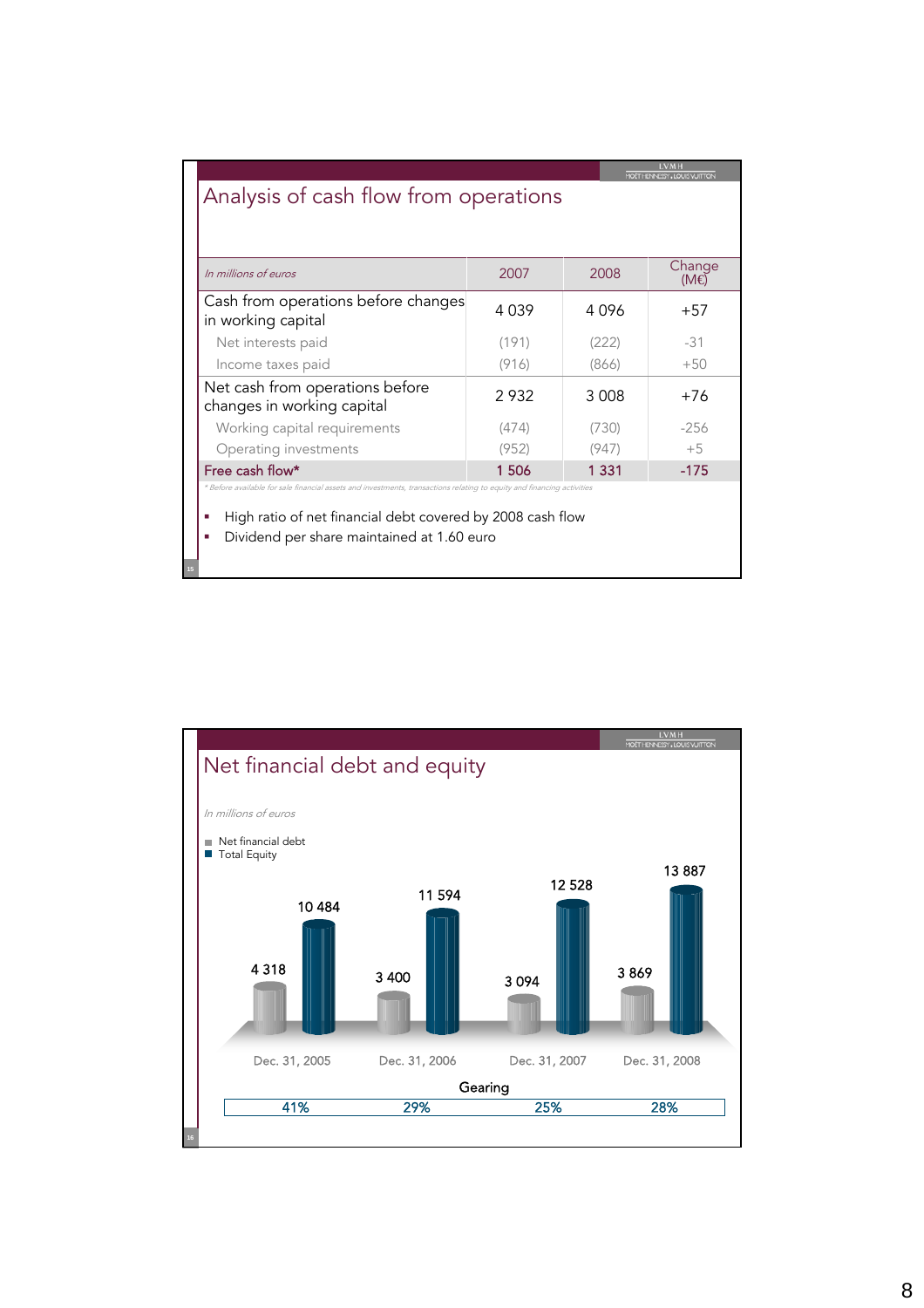

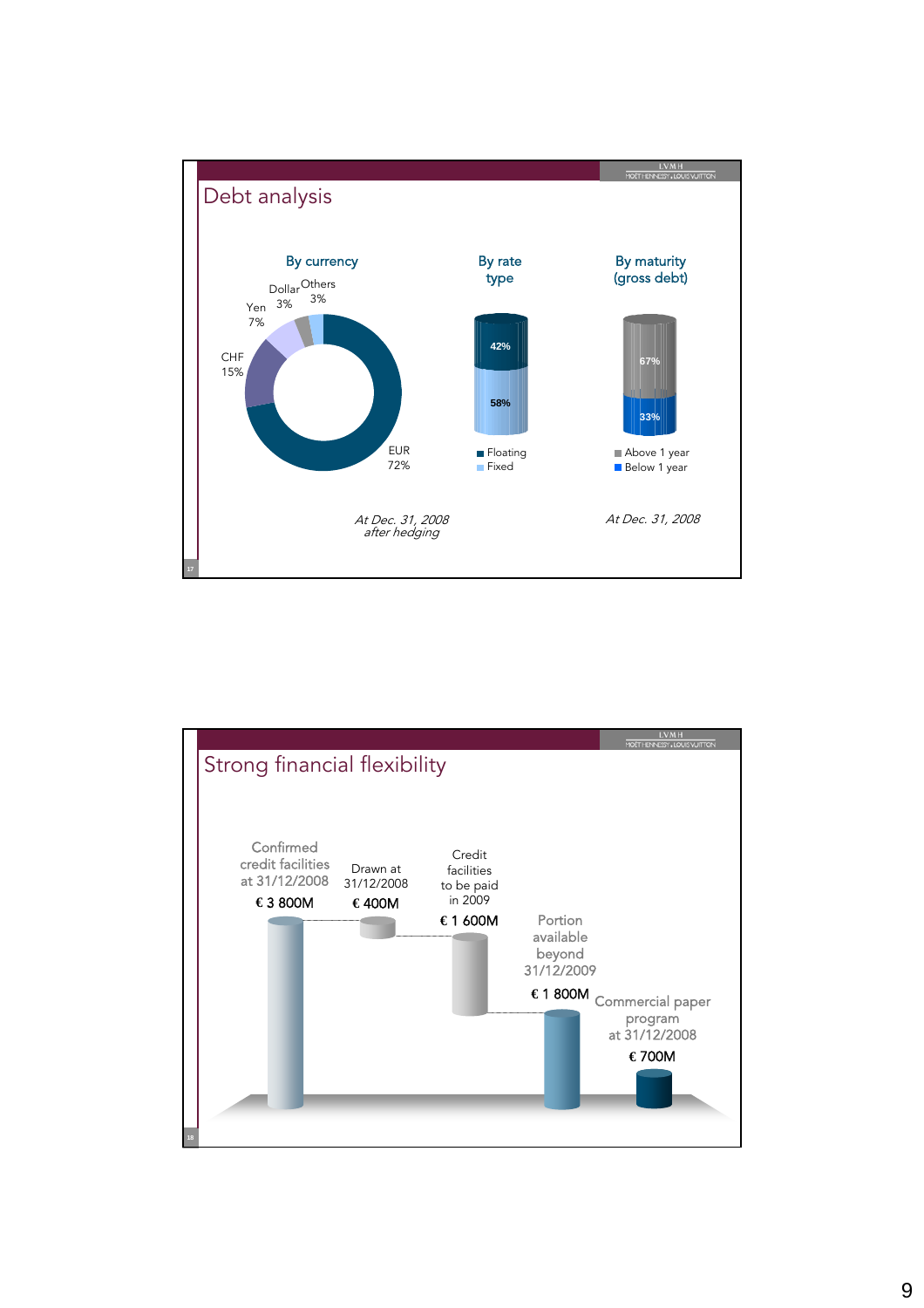

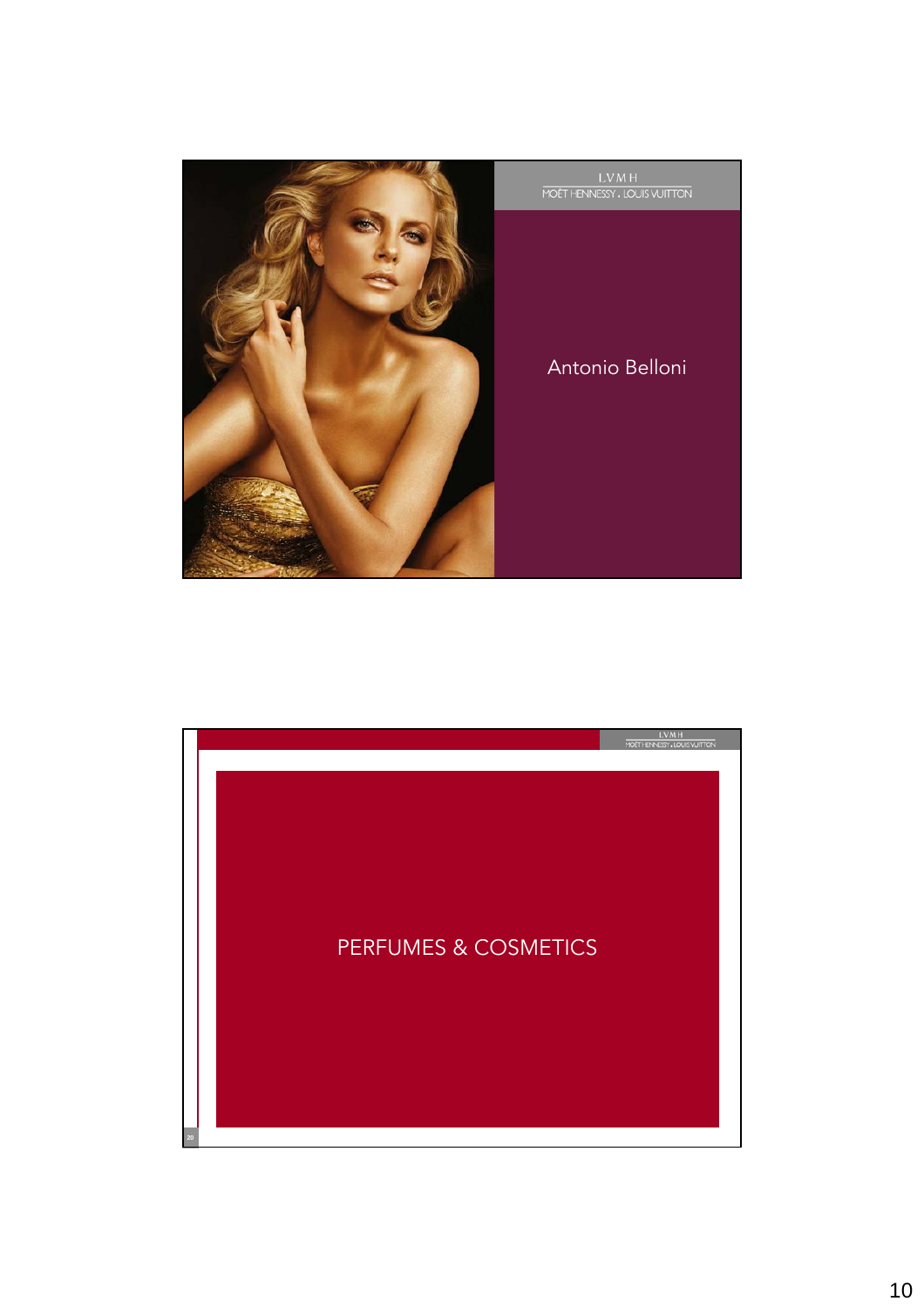

| PERFUMES & COSMETICS                       |        |        |        | <b>LVMH</b><br>MOET HENNESSY, LOUIS VUITTON |
|--------------------------------------------|--------|--------|--------|---------------------------------------------|
| An effective strategy                      |        |        |        |                                             |
|                                            |        |        |        |                                             |
|                                            | 2005   | 2006   | 2007   | 2008                                        |
| Organic revenue growth                     | $+7\%$ | $+11%$ | $+12%$ | $+8%$                                       |
| Operating margin                           | 7.6%   | 8.8%   | 9.4%   | 10.1%                                       |
|                                            |        |        |        |                                             |
| Market share evolution                     |        |        |        |                                             |
| France*                                    |        |        |        |                                             |
| $US^*$                                     |        |        |        |                                             |
| China**                                    |        |        |        |                                             |
| Russia**                                   |        |        |        |                                             |
| * NPD Data<br>** Source: Store Panel<br>22 |        |        |        |                                             |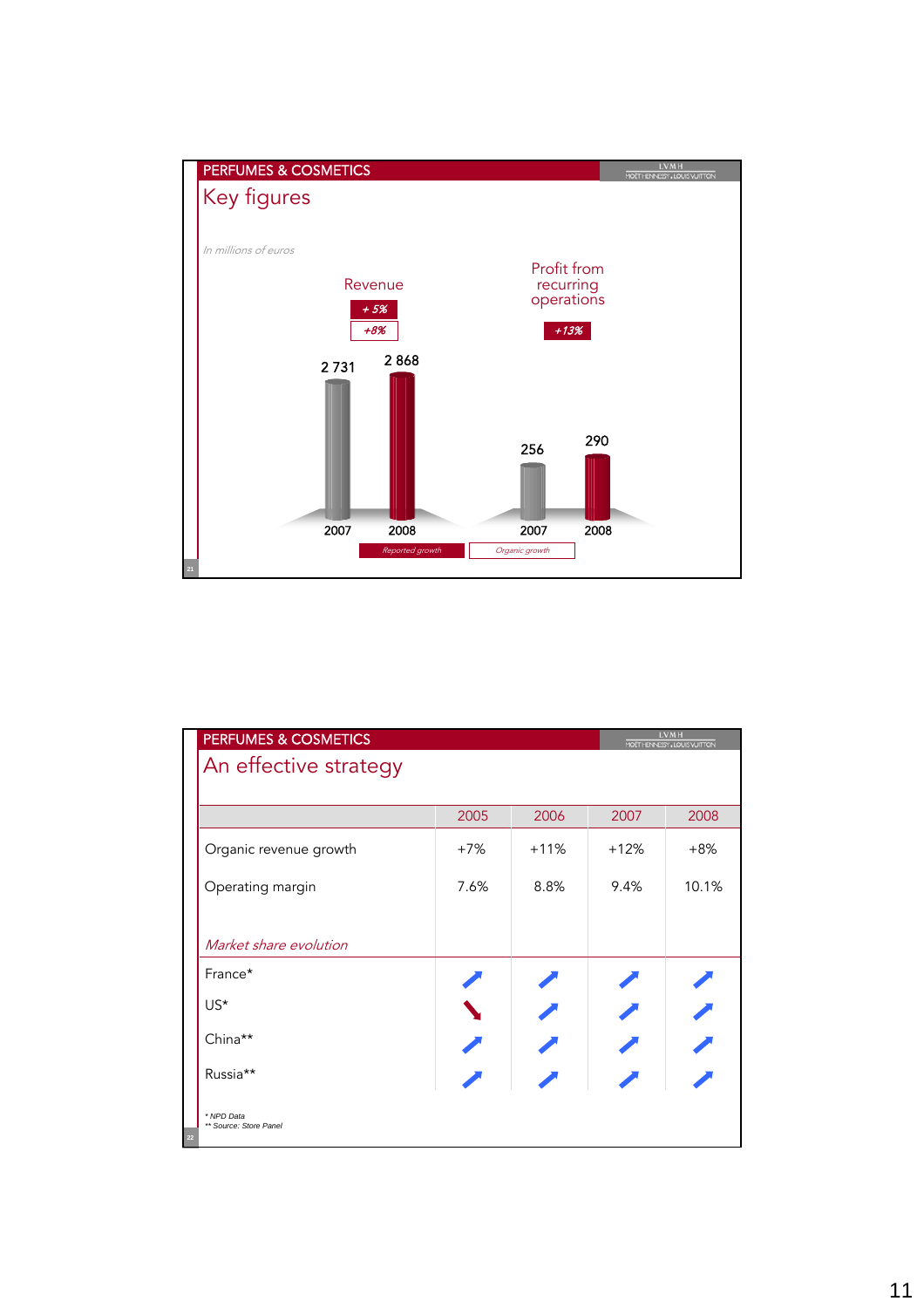

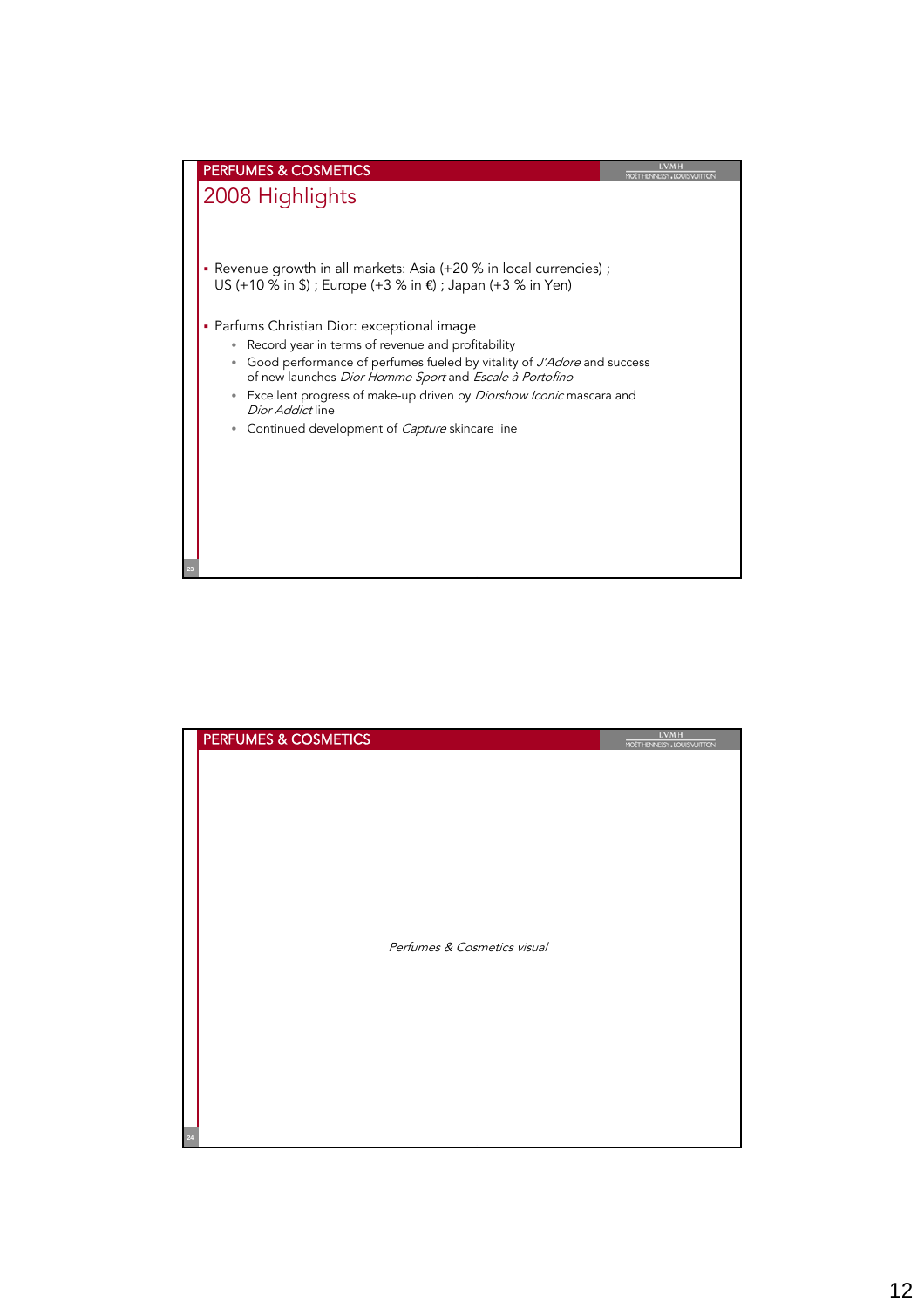

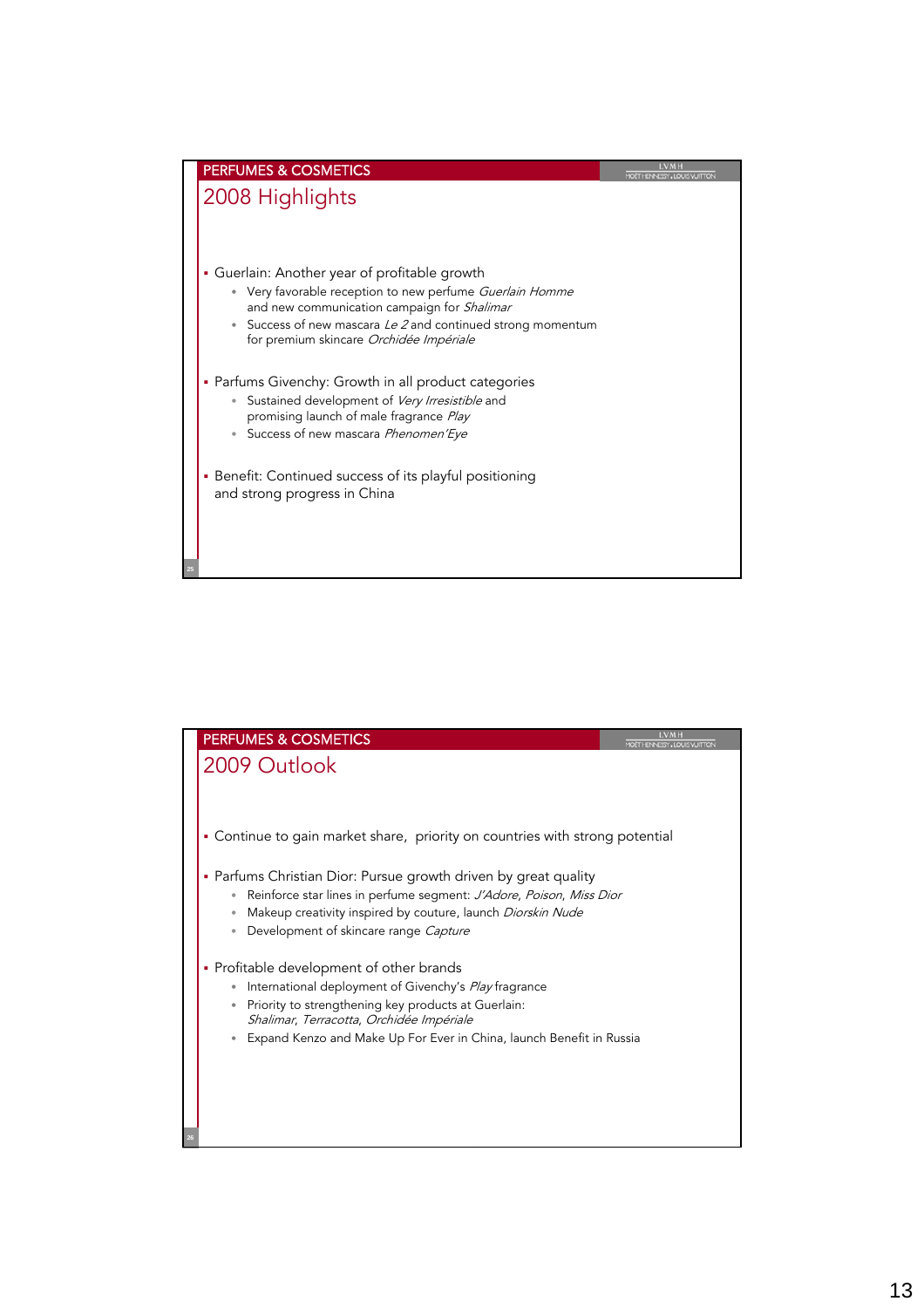

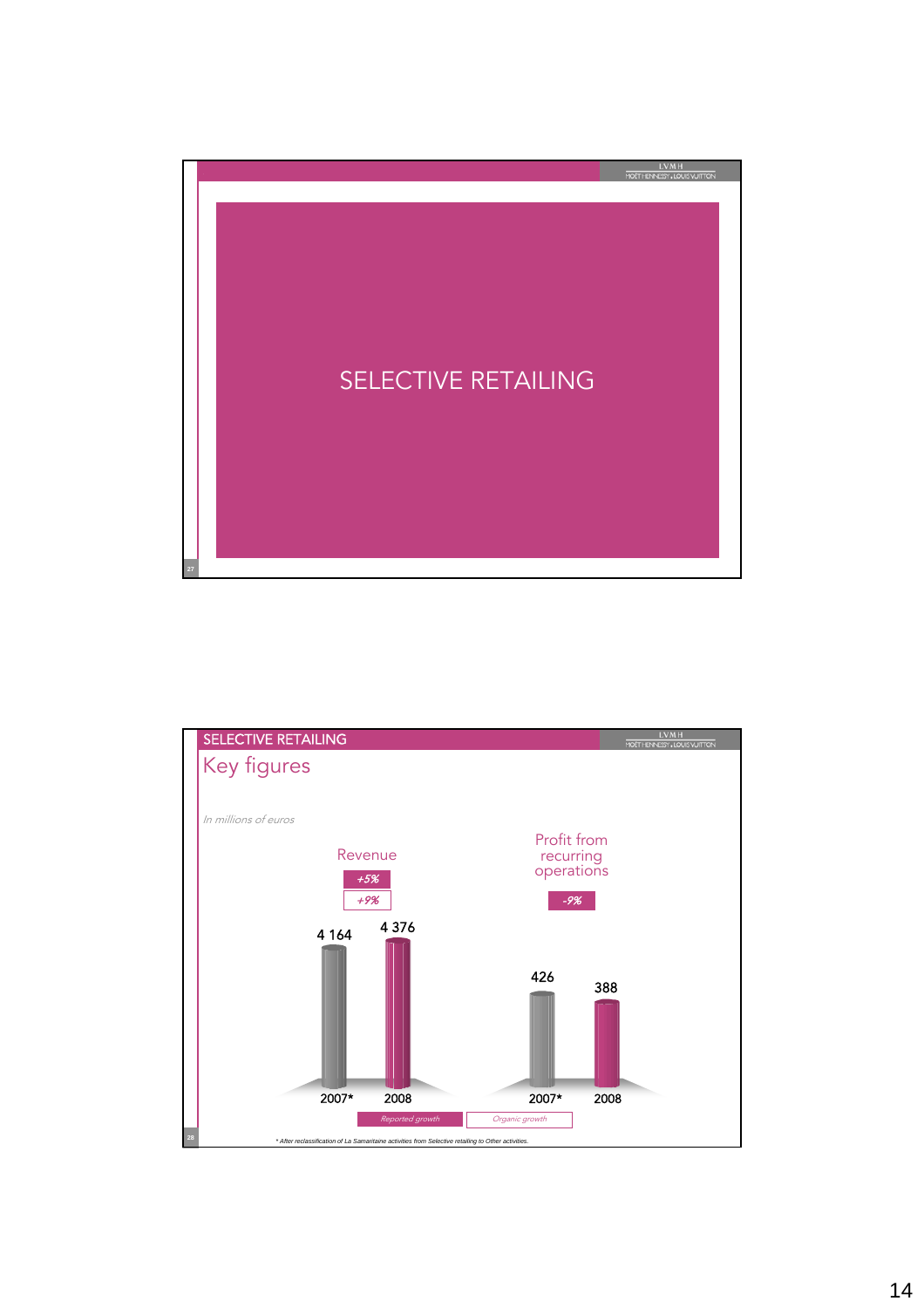

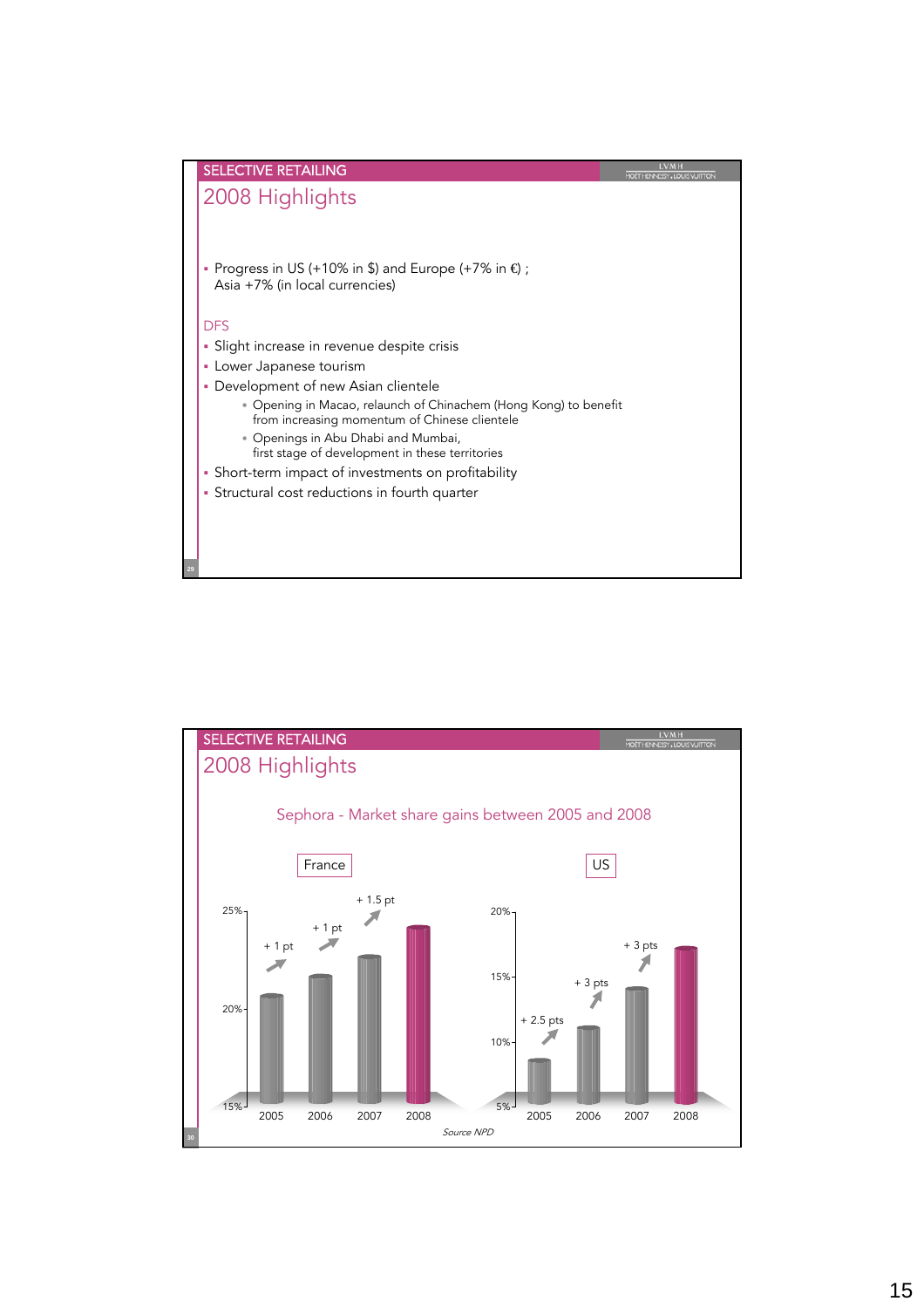

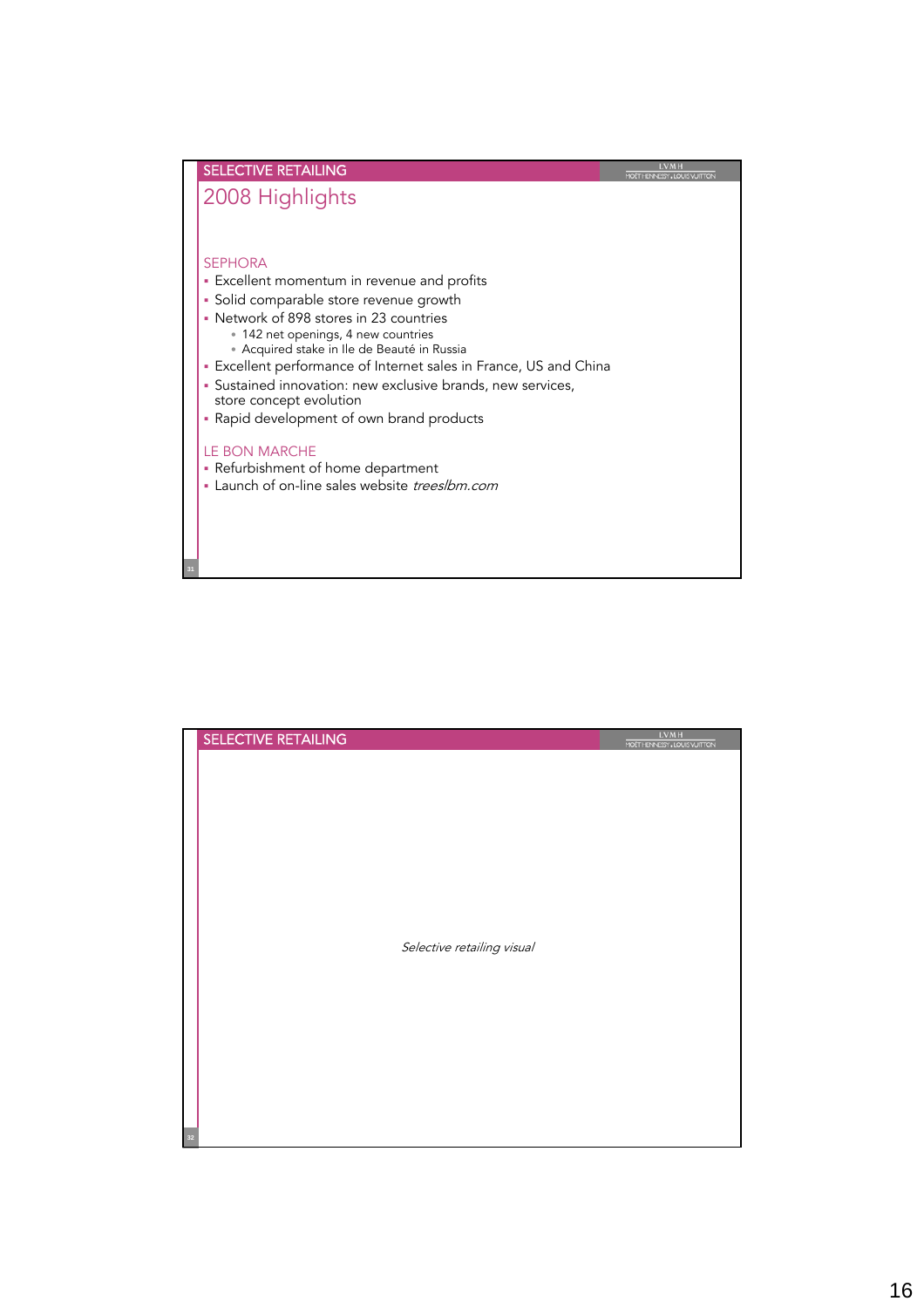

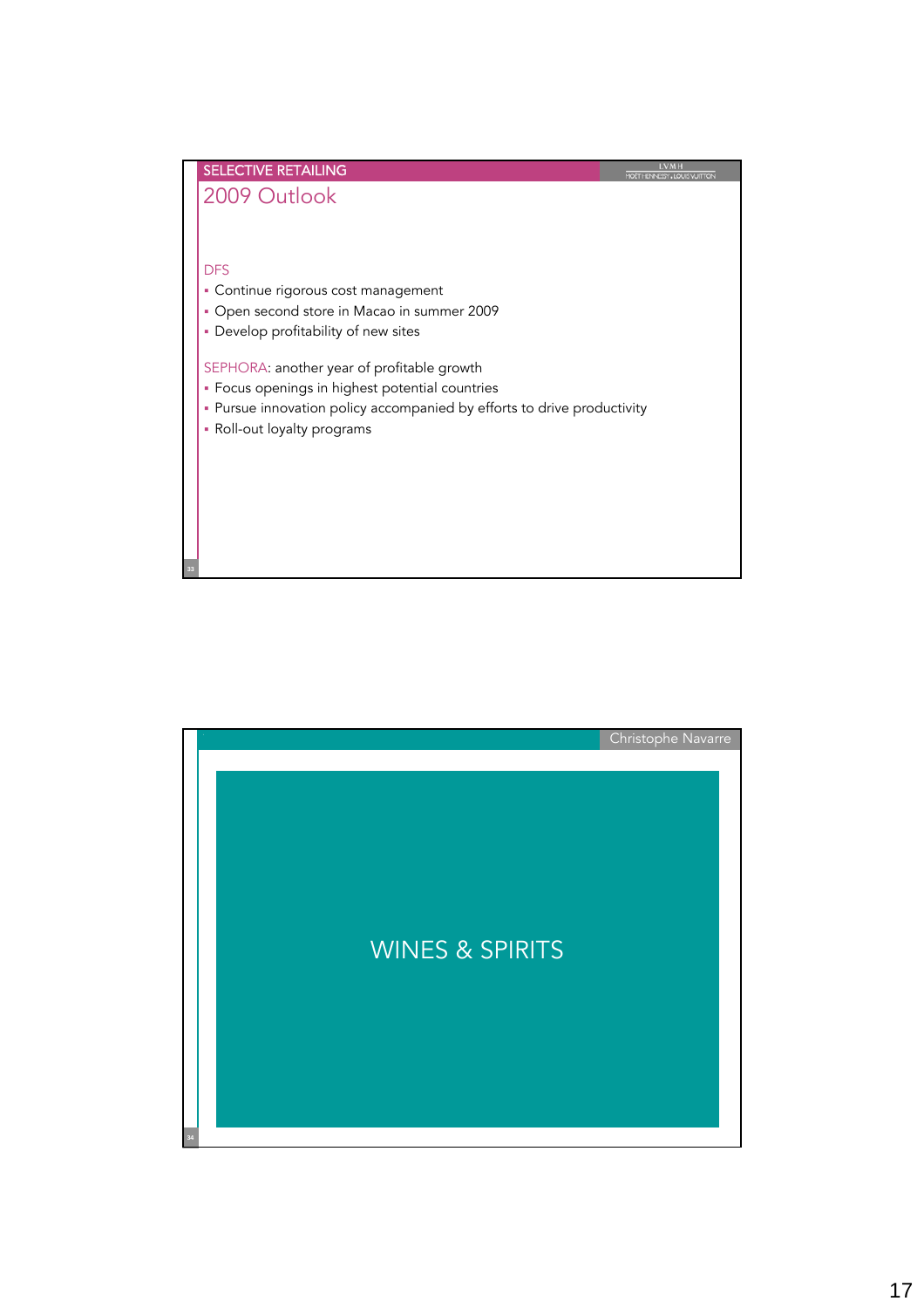

|                                                         | <b>WINES &amp; SPIRITS</b><br>MOET HENNESSY, LOUIS VUITTON |                                                  |        |                                      |  |  |
|---------------------------------------------------------|------------------------------------------------------------|--------------------------------------------------|--------|--------------------------------------|--|--|
| 2008 Highlights                                         |                                                            |                                                  |        |                                      |  |  |
| Maintained performance in difficult economic context    |                                                            |                                                  |        |                                      |  |  |
|                                                         |                                                            |                                                  |        |                                      |  |  |
| • Revenue growth, except Champagne - traditionally more |                                                            |                                                  |        |                                      |  |  |
|                                                         |                                                            | sensitive to economic context                    |        |                                      |  |  |
|                                                         |                                                            | • Champagne               - 4% vs 2007 (organic) |        |                                      |  |  |
|                                                         | • Wines                                                    |                                                  | $+4%$  | $^{\prime}$                          |  |  |
|                                                         | $\degree$ Cognac                                           | $+4\%$                                           |        | $^{\prime}$                          |  |  |
|                                                         | • Spirits                                                  |                                                  | $+13%$ | $\prime$                             |  |  |
|                                                         | • Sustained price increase policy                          |                                                  |        |                                      |  |  |
|                                                         |                                                            | • Increased market share                         |        |                                      |  |  |
|                                                         | • Business contraction in 4th quarter                      |                                                  |        |                                      |  |  |
|                                                         | • Good resilience in profit which remained stable despite  |                                                  |        |                                      |  |  |
|                                                         | slight revenue decline in euros                            |                                                  |        |                                      |  |  |
|                                                         |                                                            |                                                  |        |                                      |  |  |
|                                                         |                                                            |                                                  |        | Demonstrated good capacity to absorb |  |  |
| cycles, thanks to our value and portfolio strategy      |                                                            |                                                  |        |                                      |  |  |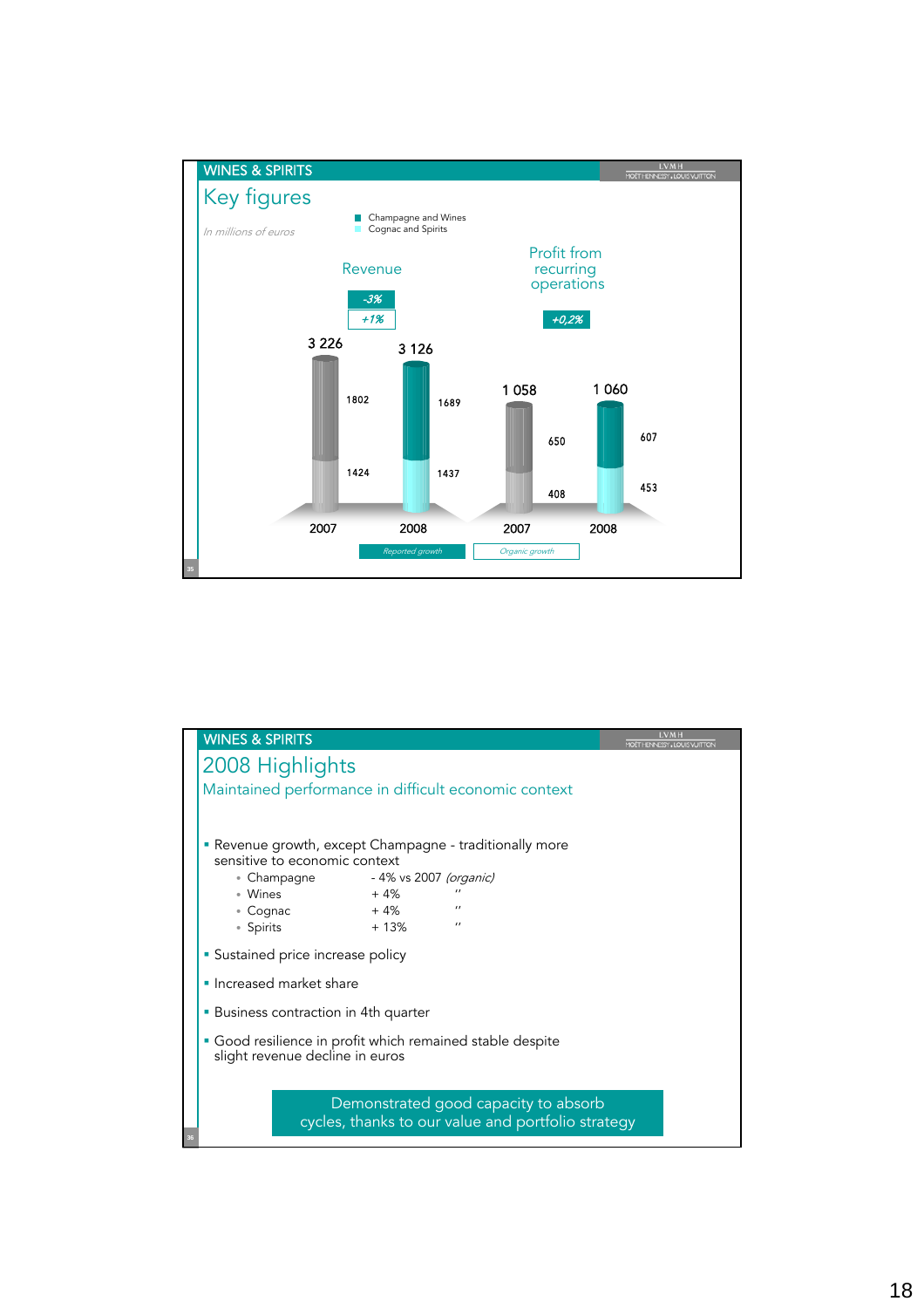

| <b>WINES &amp; SPIRITS</b>                                                                                                                                                                                                                                 | <b>LVMH</b><br>MOET HENNESSY, LOUIS VUITTON |
|------------------------------------------------------------------------------------------------------------------------------------------------------------------------------------------------------------------------------------------------------------|---------------------------------------------|
| 2008 Highlights                                                                                                                                                                                                                                            |                                             |
| Contrasting performances in product categories                                                                                                                                                                                                             |                                             |
| Difficult year for champagne, particularly in US<br>• Sustained growth in emerging markets<br>(China, Central Europe, Latin America, Middle East)<br>• General revenue slowdown in fourth quarter<br>• Cautious inventory management at year-end in the US |                                             |
| Growth in spirits<br>• Hennessy: strong progress in Asia and market share gains<br>· Glenmorangie: good performance in Asia<br>• Millennium: market share gains in US                                                                                      |                                             |
| • Notable progress of rising stars<br>• Ruinart: + 11%<br>• Estates & Wines: +4%, with a strategy of up market positioning for still wines                                                                                                                 |                                             |
| Luxury spirits confirm their resilience<br>to economic cycles                                                                                                                                                                                              |                                             |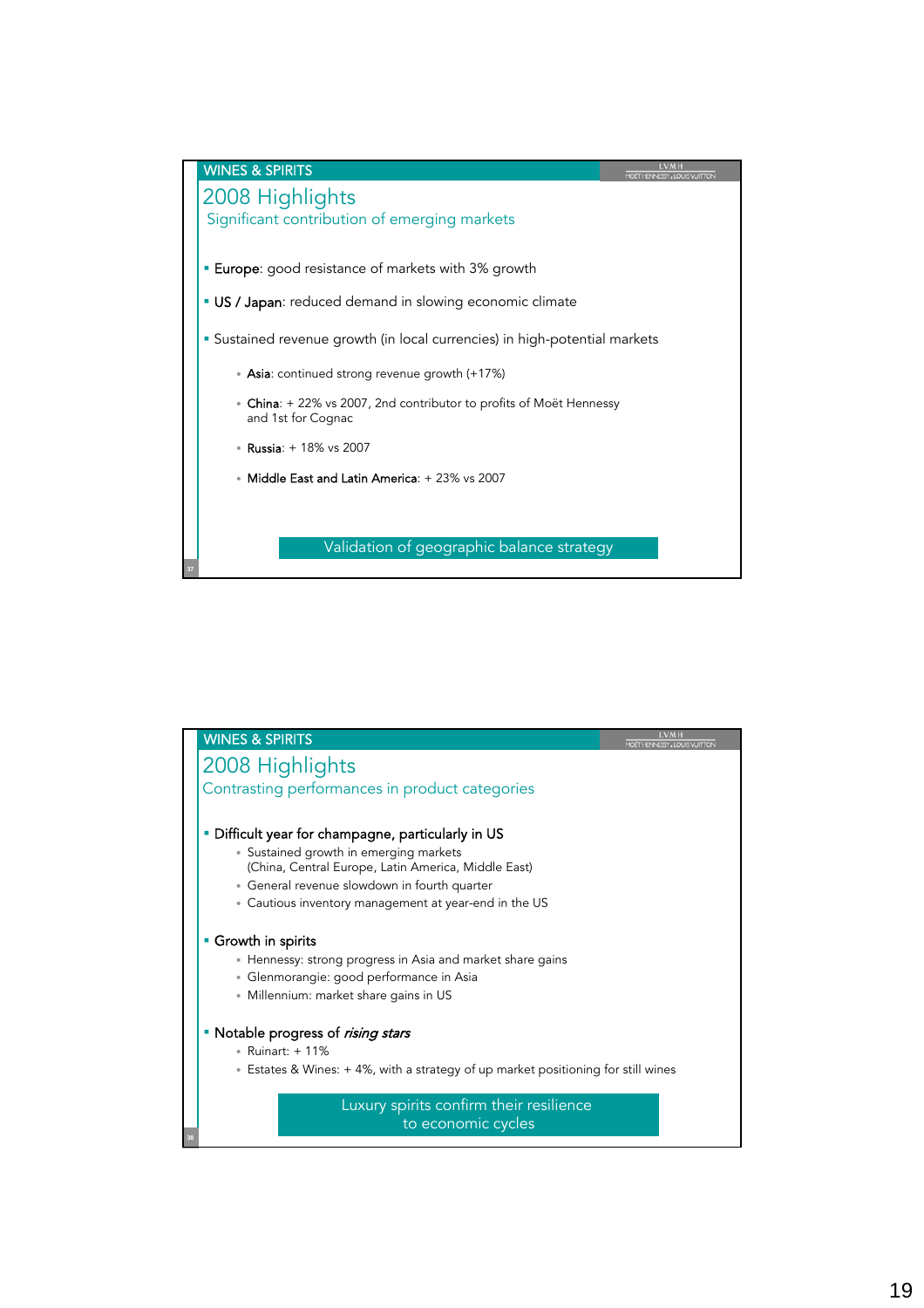

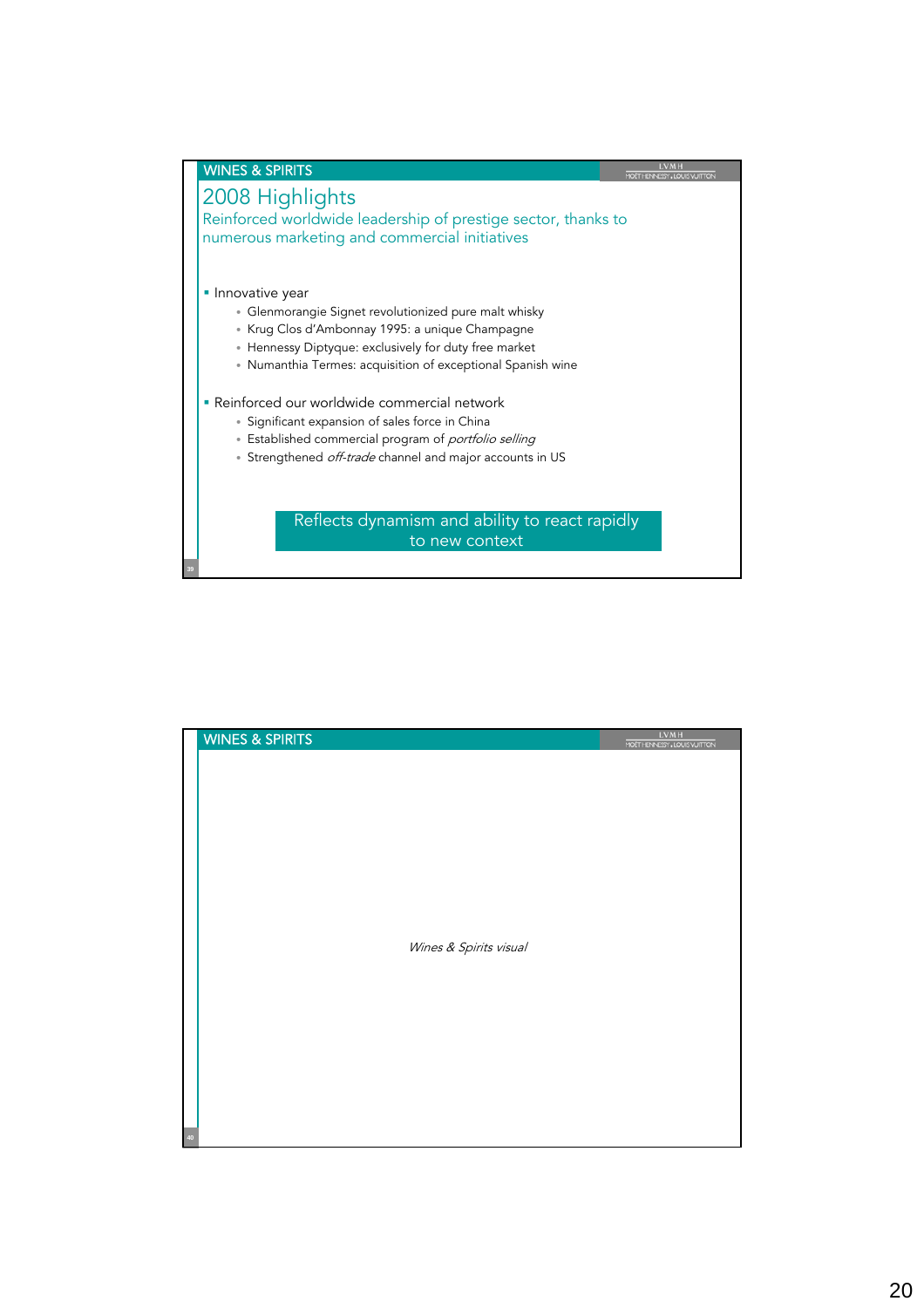

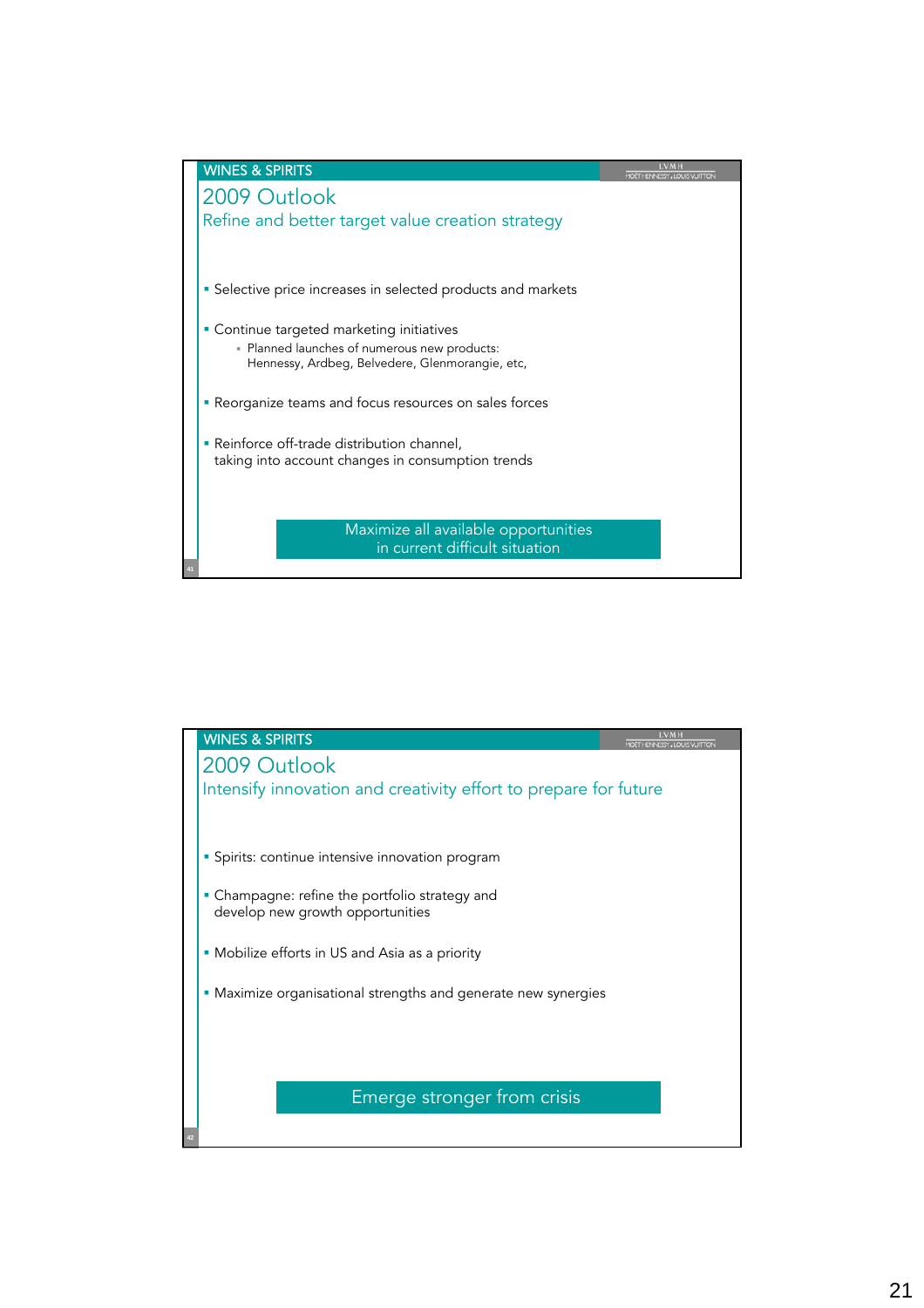

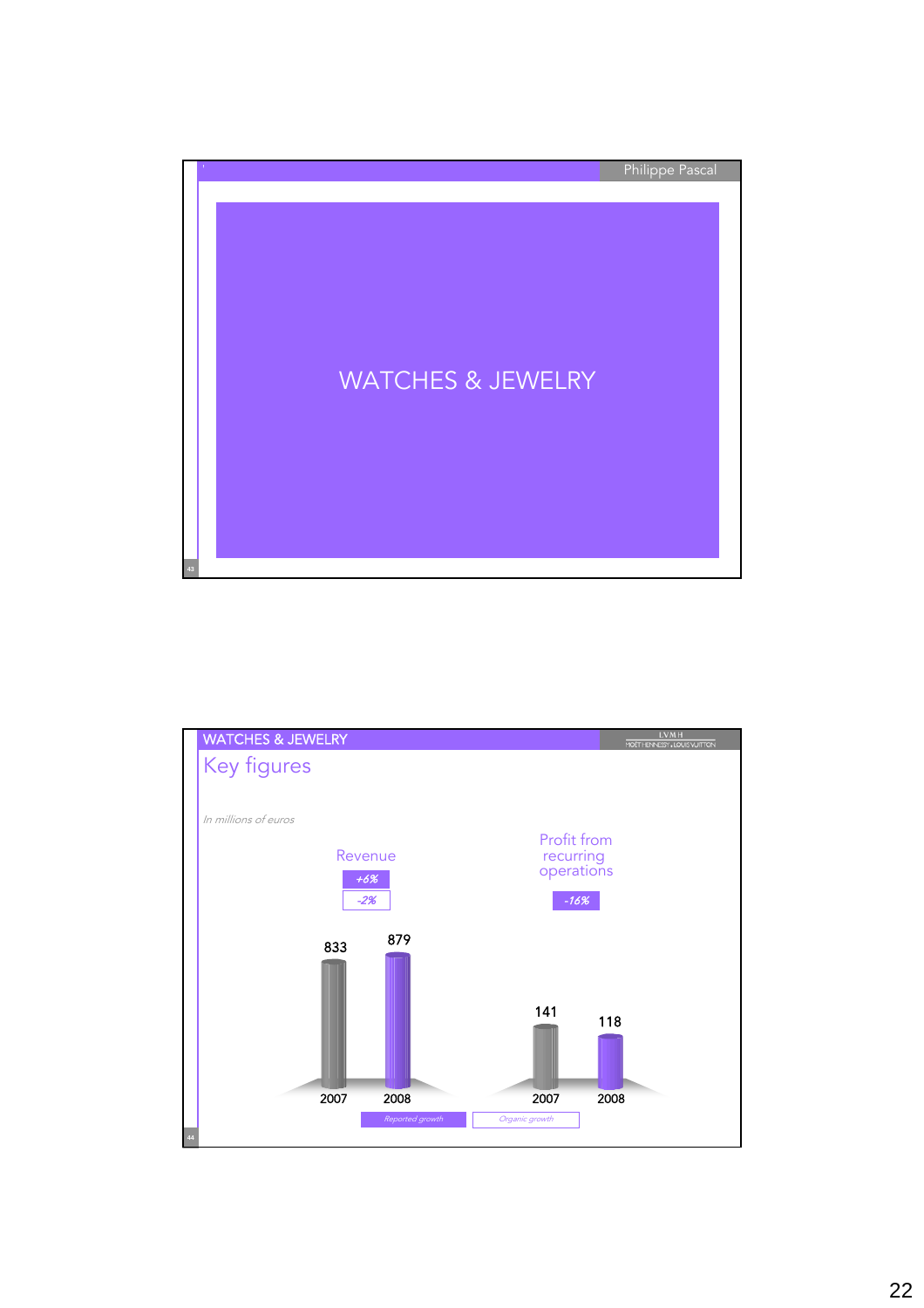

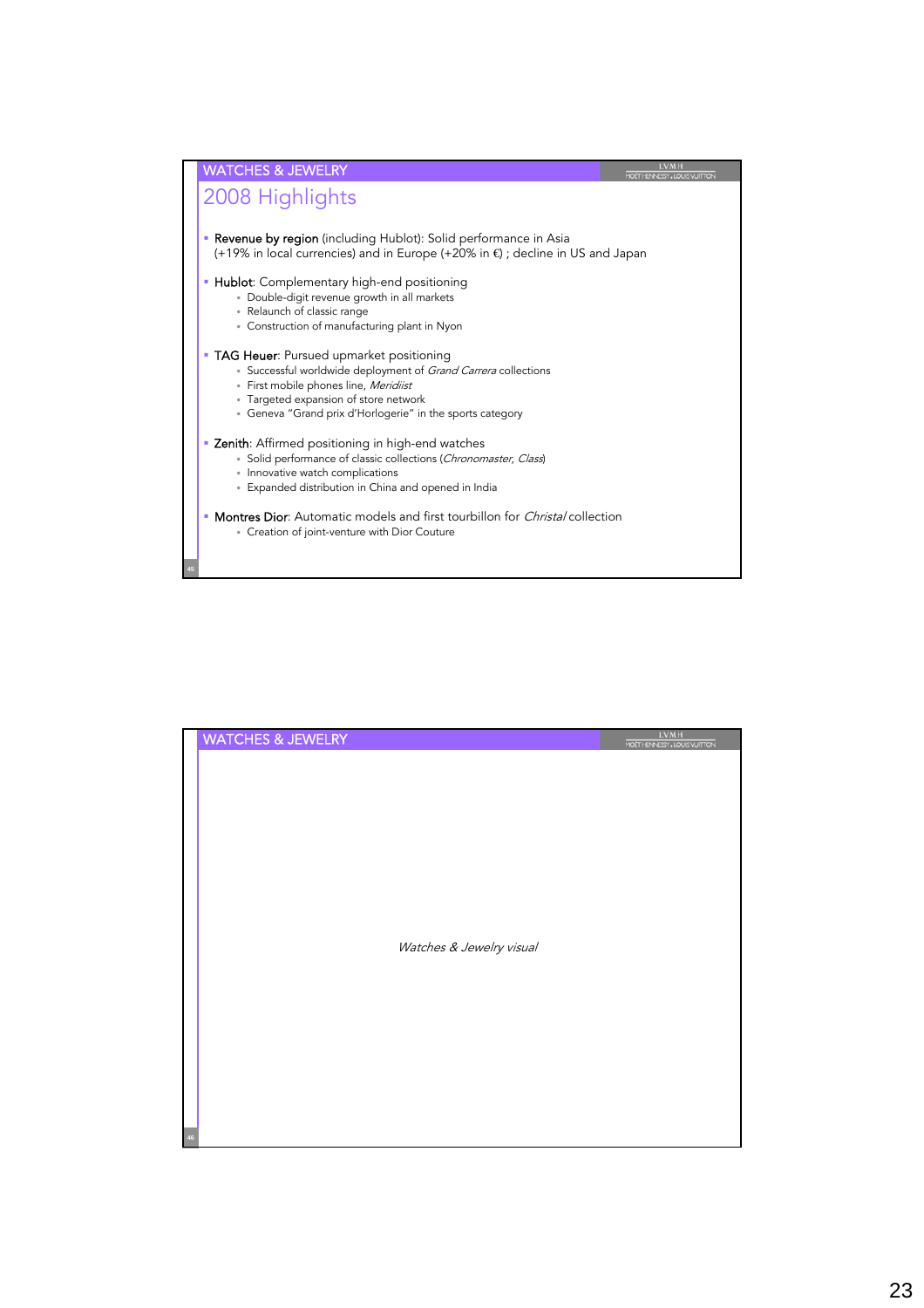

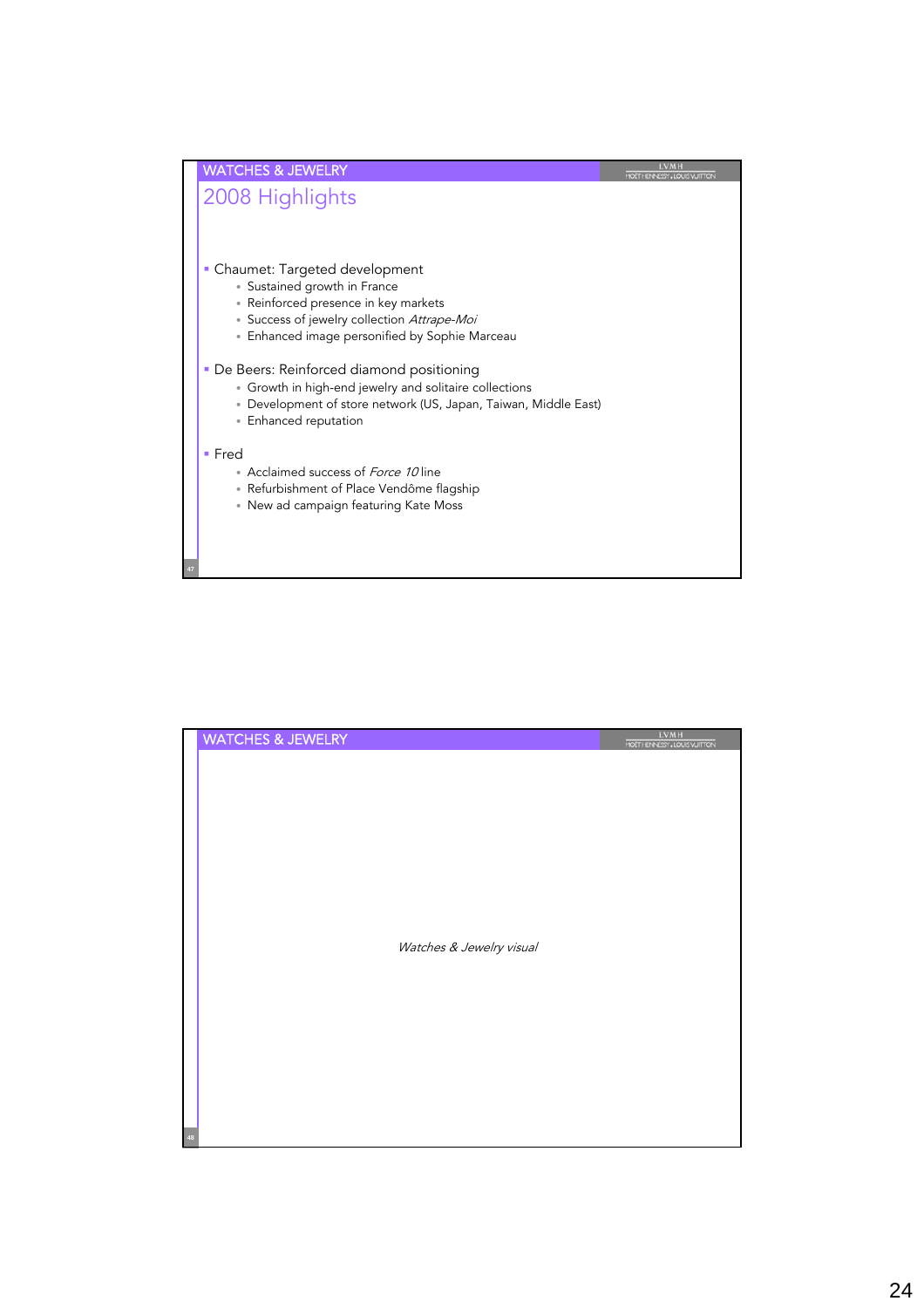

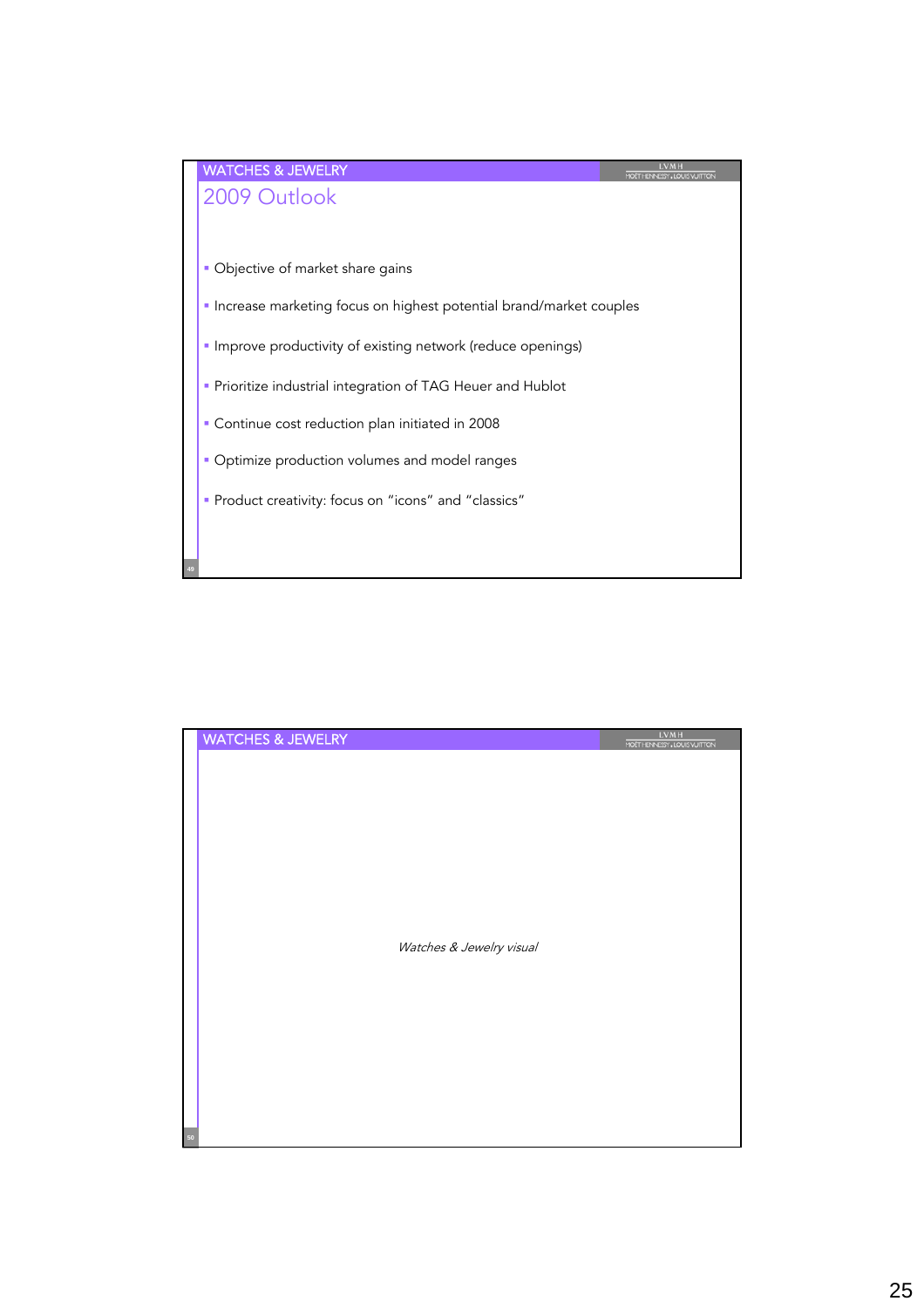| <b>WATCHES &amp; JEWELRY</b> |                          | <b>LVMH</b><br>MOET HENNESSY, LOUIS VUITTON |
|------------------------------|--------------------------|---------------------------------------------|
|                              |                          |                                             |
|                              |                          |                                             |
|                              |                          |                                             |
|                              |                          |                                             |
|                              |                          |                                             |
|                              |                          |                                             |
|                              |                          |                                             |
|                              | Watches & Jewelry visual |                                             |
|                              |                          |                                             |
|                              |                          |                                             |
|                              |                          |                                             |
|                              |                          |                                             |
|                              |                          |                                             |
|                              |                          |                                             |
|                              |                          |                                             |
| 51                           |                          |                                             |

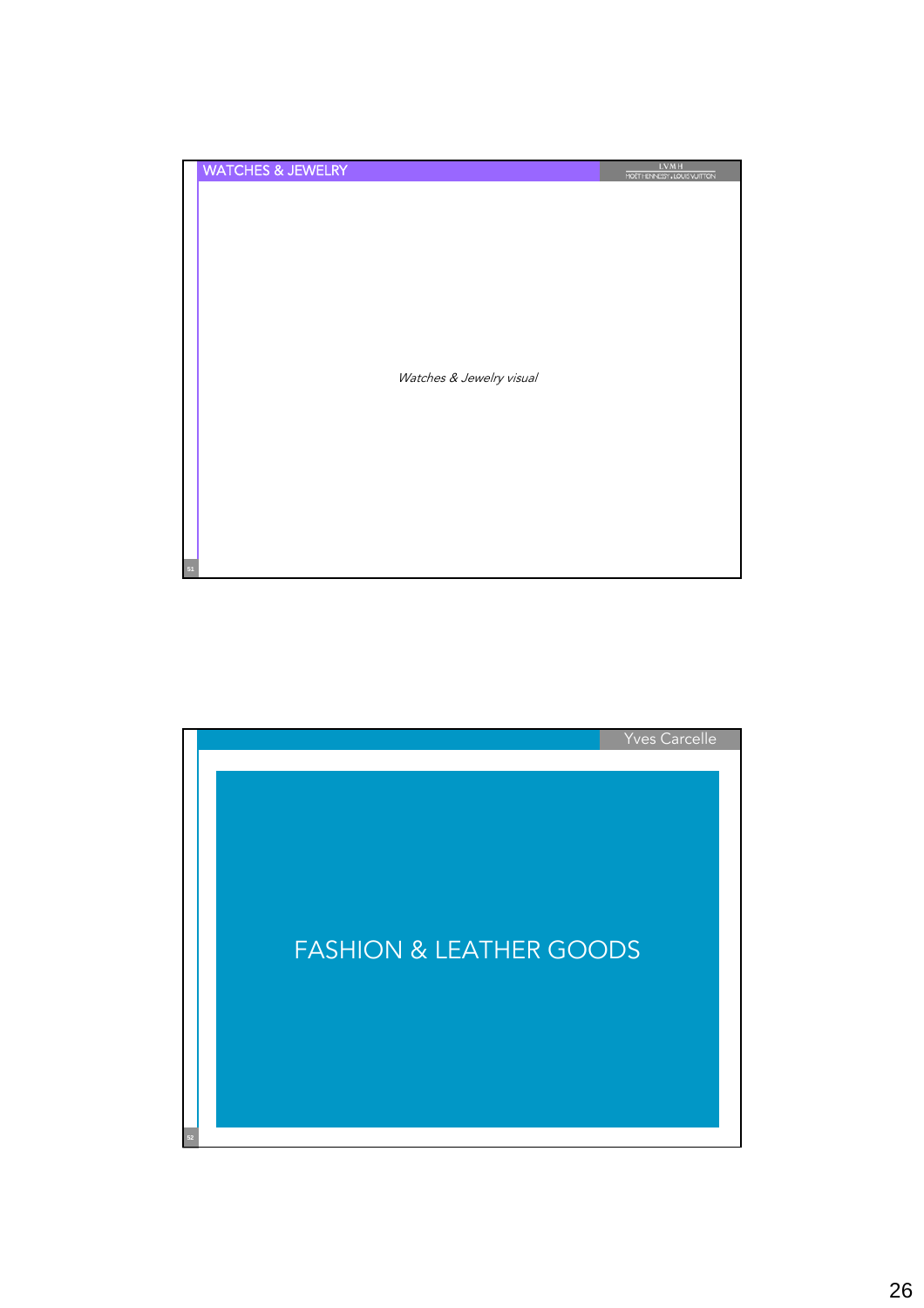

| <b>FASHION &amp; LEATHER GOODS</b>                                                                                                                                                            |  |
|-----------------------------------------------------------------------------------------------------------------------------------------------------------------------------------------------|--|
| 2008 Highlights                                                                                                                                                                               |  |
| • Good performance in US (+9% in \$), in Asia (+27% in local<br>currencies) and in Europe (+9% in €, decline in Japan.                                                                        |  |
| <b>LOUIS VUITTON</b>                                                                                                                                                                          |  |
| • Another year of double-digit organic revenue growth                                                                                                                                         |  |
| • Remarkable performance in Europe, US and Asia<br>• Strong momentum of Chinese clientele, now the second<br>largest clientele of the brand worldwide<br>• Greater China: 20% of 2008 revenue |  |
| • 425 stores at end 2008 (35 net openings)                                                                                                                                                    |  |
| • New territories: Finland, Qatar, Romania, Bahrain                                                                                                                                           |  |
|                                                                                                                                                                                               |  |
|                                                                                                                                                                                               |  |
|                                                                                                                                                                                               |  |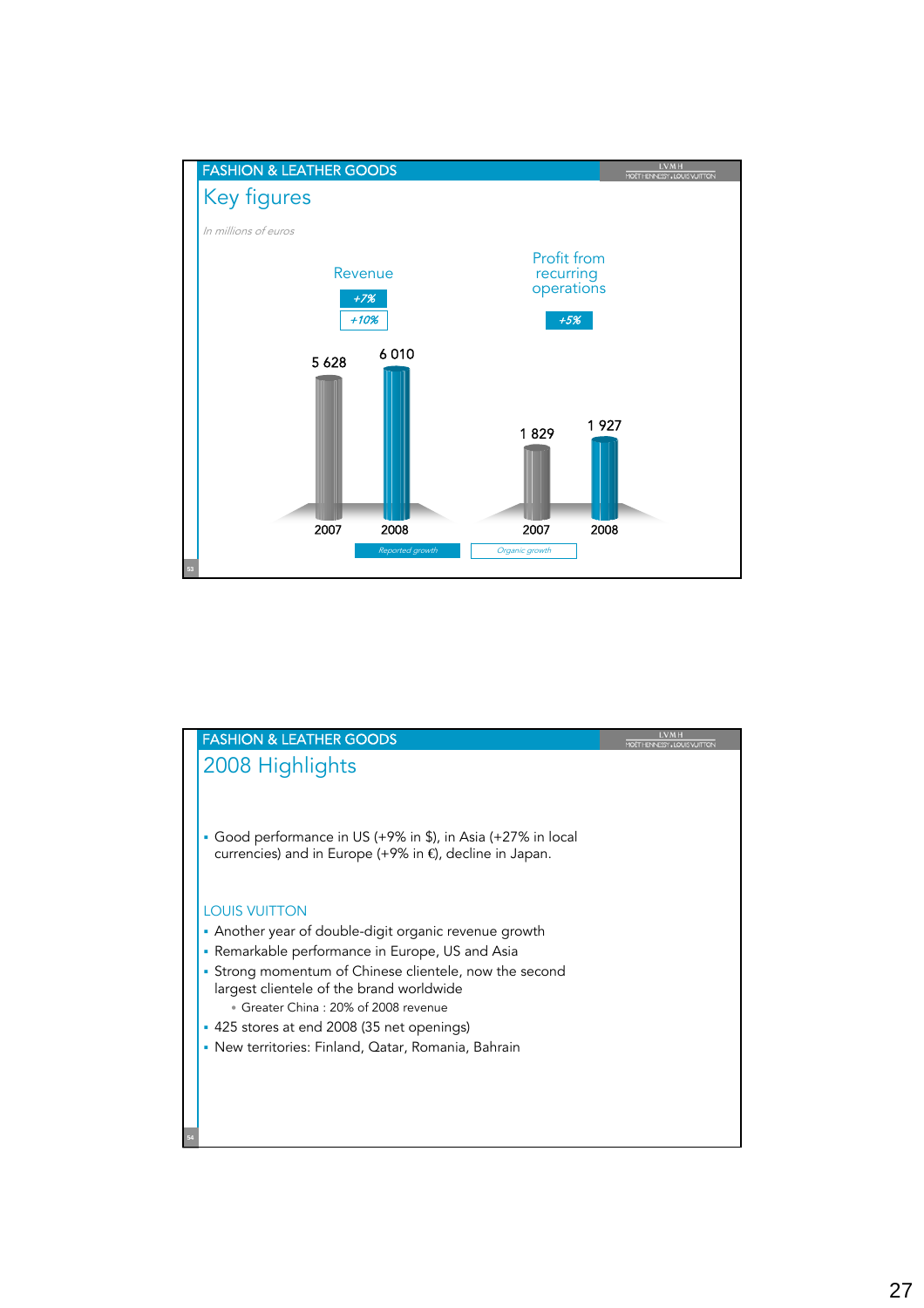

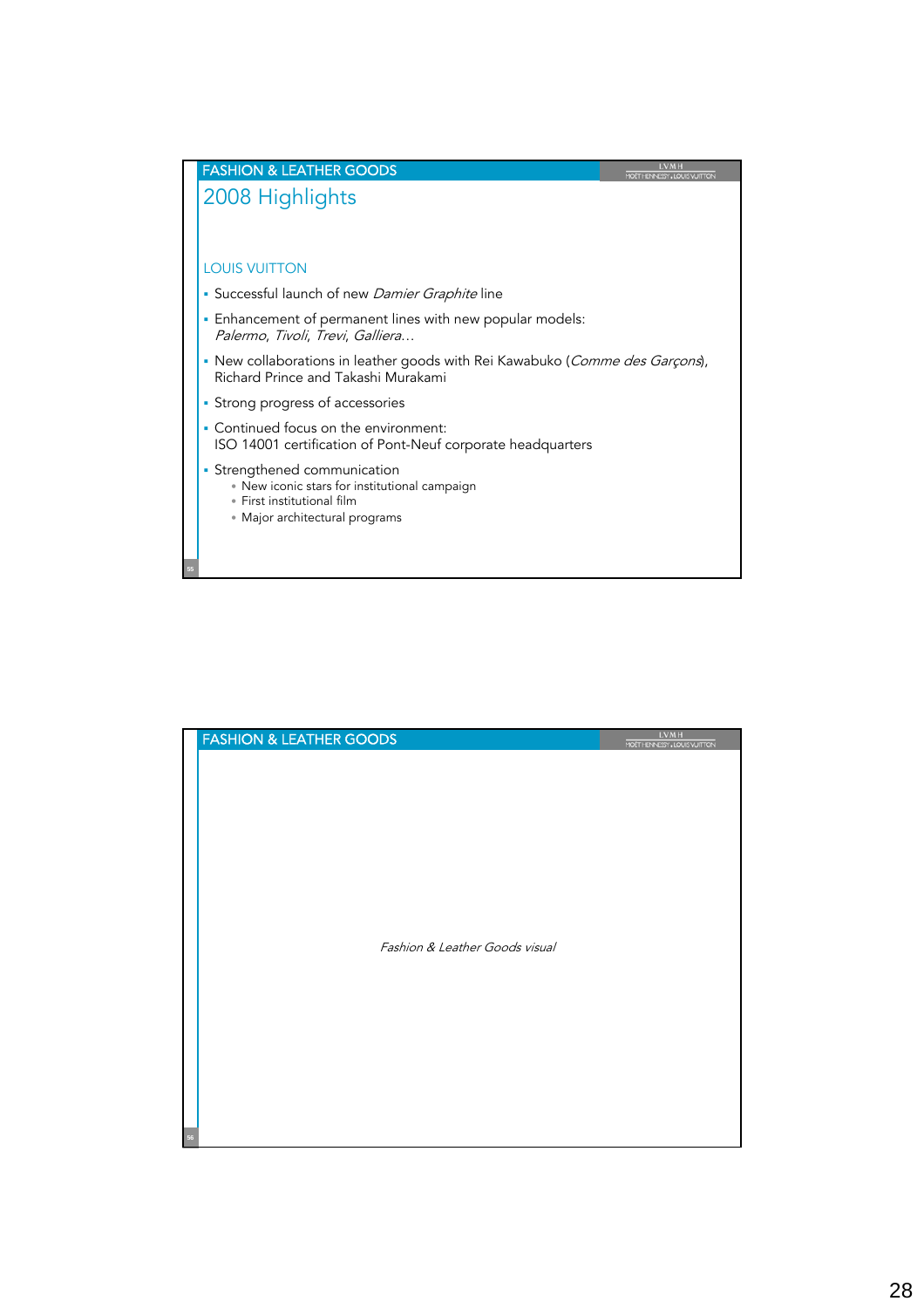